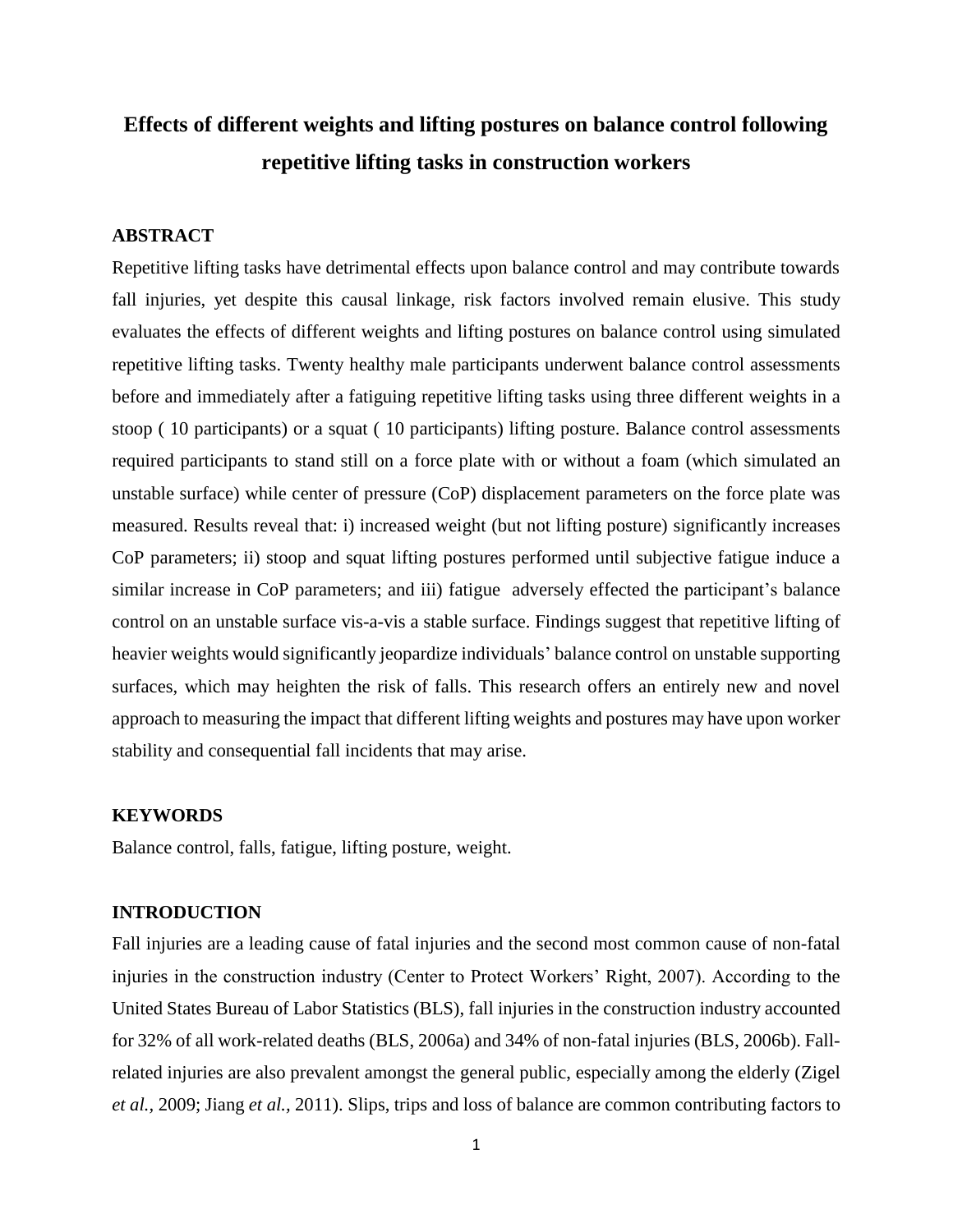fall injuries on a level surface (Hsiao and Simeonov, 2001; Lipscomb *et al.,* 2006). While slips and trips can be mitigated by ergonomic design of the working environment, balance control is inherently far more complex and relies upon the coordination of multiple sensory systems (visual, vestibular, and proprioception/somatosensory), the motor system and central nervous system (Punakallio, 2005; Horak, 2006). Impaired balance control (i.e., increased postural sway) has been linked to an increased risk of falls (Prieto *et al*., 1996; Corbeil *et al.,* 2003; Paillard, 2012). Therefore, any potential interventions to minimize workplace falls and concomitant injuries sustained, must ensure that balance control is not impaired by personal, environmental and taskrelated risk factors (Hsiao and Simeonov, 2001).

Amongst the many task related hazards confronting construction workers, repetitive lifting tasks presents a prominent and significant risk (Marras *et al*., 1995; Sparto *et al.,* 1997a; Latza *et al*., 2002). Repetitive lifting tasks involving different weights and/or awkward lifting postures (e.g., stoop or squat) are common for tradesmen handling masonry, concrete reinforcement, scaffolding and paving (Goldsheyder *et al*., 2002; Hess *et al*., 2003; Albers and Estill, 2007). For example, rebar workers repetitively lift different weights of rebars (ranging from 7 to 17kg) during their typical working day. In turn, different weights have differential effects upon spinal biomechanics (e.g., causing muscle fatigue) and heavyweights can affect workers' balance control (Hagen and Harms-Ringdahl, 1994; Straker and Duncan, 2000). The stoop lifting posture induces greater back extensor muscle activity and stronger perceived back muscle fatigue than squat lifting (Hagen and Harms-Ringdahl, 1994). However, postural perturbations during repetitive lifting (using either posture) overloads the musculoskeletal tissue and impairs balance control thus elevating the risk of loss of balance, fall incidents and consequential injuries (Chow *et al.,* 2005). This is because postural perturbations during repetitive lifting tasks shift the body's center of mass to move beyond the base of support to create excessive center of pressure (CoP) displacement (Kincl *et al.,* 2002; Chow *et al.,* 2005).

Muscle fatigue is also attributed to impaired balance control and elevated risk of fall injuries (Yaggie and McGregor, 2002; Corbeil *et al.,* 2003). Research into muscle fatigue is well documented and has thus far included assessing: a muscle's peripheral characteristics such as reductions in maximal voluntary contraction and/or relaxation (Davidson *et al.,* 2009; Paillard *et*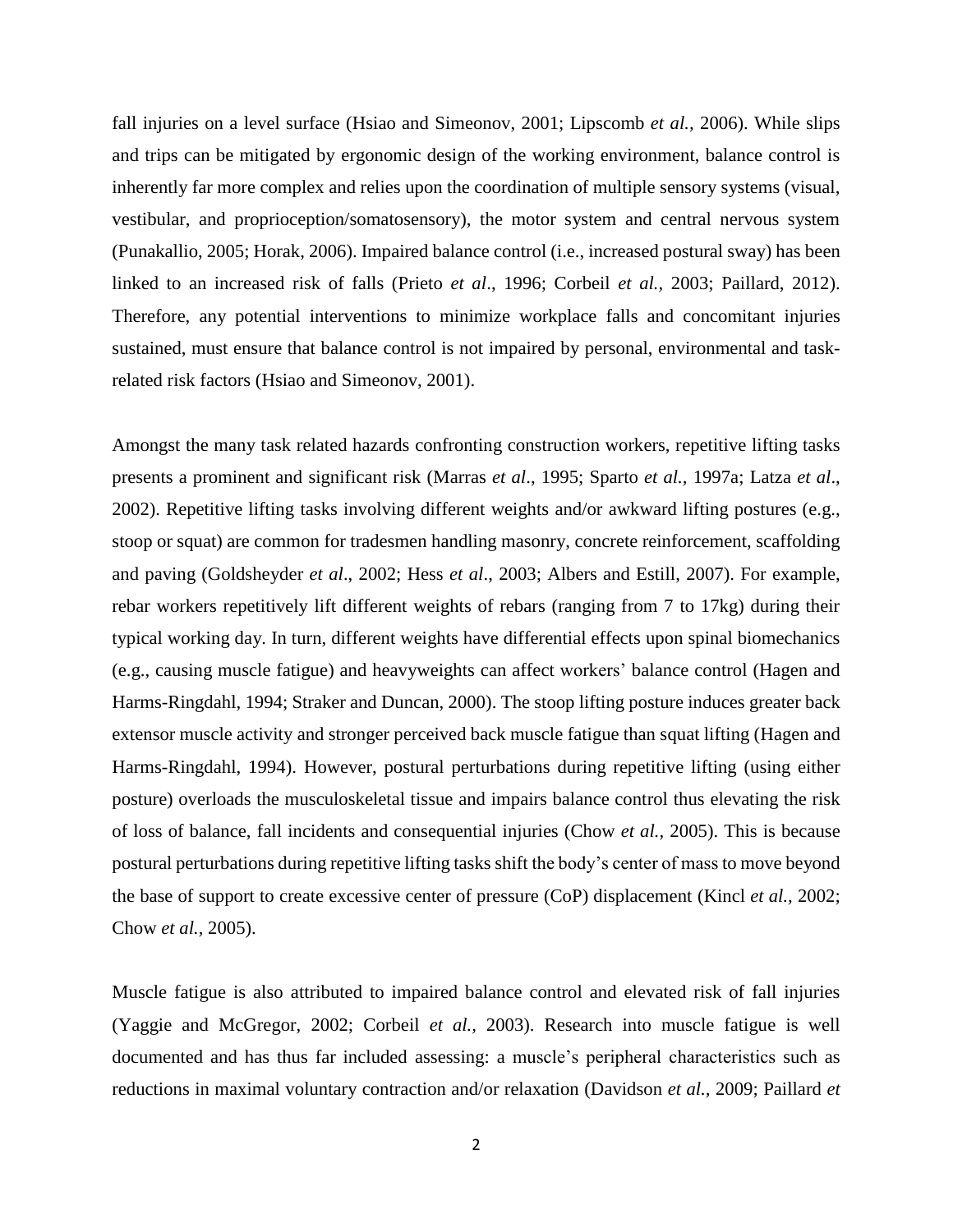*al.,* 2010b); a muscle's output using characteristics of its surface electromyogram (sEMG) (Caron, 2004; Paillard *et al.,* 2007); aspects relating to dehydration and different postural stances (Lion *et al.,* 2010; Bisson *et al.,* 2010a); and its affect upon the sensory systems (Hiemstra *et al.,* 2001; Forestier *et al.,* 2002). Muscle fatigue's impact upon the sensory system could be explained by the accumulation of metabolites leading to: altered muscle spindle function (Hiemstra *et al.,* 2001); altered central processing of proprioception via group III and IV afferents (Forestier *et al*., 2002); and effects on the efferent sensory pathways (Taylor *et al*., 2000). However, research illustrates that the mechanisms involved in muscle fatigue are dependent upon the fatigue methods conducted to fatigue the muscles (task dependency) (Enoka and Duchateau, 2008).

Consequently, the mechanisms involved in muscle fatigue induced by performing repetitive lifting tasks under conditions of postural perturbation are essential to any meaningful analysis conducted. Additionally, construction workers (e.g., masons, rebar workers) perform manual repetitive lifting tasks in which they are exposed to different weights and lifting postures for extended periods of time (Jaffar *et al*., 2011). Although previous studies have investigated the influence of repetitive lifting tasks on spinal movement or paraspinal muscle response, the direct effects of different weights and lifting postures following repetitive lifting task on balance control remained unexplored. Against this contextual setting, this study seeks to evaluate the effects of different weights and lifting postures on balance control following simulated repetitive lifting tasks. With regards to the stated aim, the objectives of the present study were: i) to compare the effects of stoop and squat lifting postures on balance control during quiet standing balance tests, and ii) to assess the effects of the magnitude of weights on balance control following fatiguing repetitive lifting tasks (i.e., by comparing standing balance tests performed on a stable and an unstable supporting surfaces. Two hypothesis are proposed, namely: i) that a stoop lifting posture would induce a significantly greater adverse effect upon an individuals' balance control than a squat lifting posture following a fatiguing repetitive lifting task; and ii) that heavy lifting weight would jeopardize the balance control on both stable and unstable surfaces (although the adverse effect would be greater on an unstable surface).

#### **RESEARCH METHODS**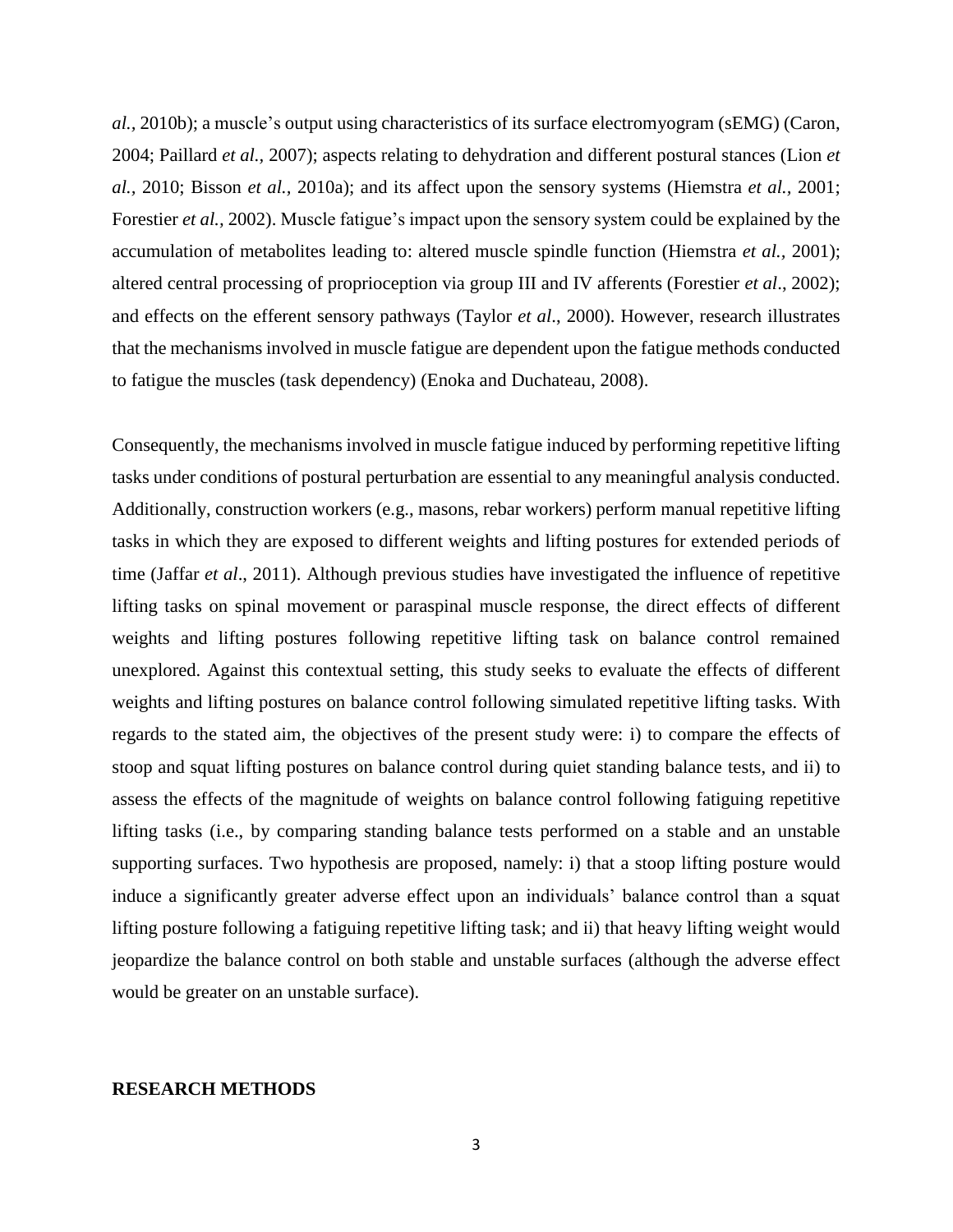An experimental laboratory controlled test procedure was adopted for this research. Twenty healthy participants (all males) were recruited from the student population of the Hong Kong Polytechnic University to participate in this study. The participants mean age was  $27.9 \pm 4.0$  years, weight was  $71.0 \pm 8.97$  kg, and height was  $1.74 \pm 0.09$  m. There was no significant difference in age, height, and weight of participants in both groups. Test entry criteria for participants were: i) no history of upper limb, back or lower limb pain/injury; and ii) no history of neurological and/or vestibular disorders or other conditions that might affect balance control. Participants provided their informed consent as approved by the Human Subject Ethics Subcommittee of The Hong Kong Polytechnic University (reference number: HSEARS20160719002). Upon consent being given, participants provided their demographic data and were randomized into either a stoop lifting or a squat lifting group (10 participants each). Each participant's maximum lifting strength (MLS) in a stoop or squat lifting posture was then assessed by a back-leg lift dynamometer (Chattecx Corporation, USA). Each group of participants was assigned an allotted lifting posture (i.e., stoop or squat lifting) and requested to gradually pull up the handle of the dynamometer until they reached their perceived MLS. Each participant performed the test twice with a two-min break in between; the highest value of the two trials recorded on the dynamometer represented the participant's MLS (Piezotronics, New York Inc., USA). As a result, the participants' mean MLS for stoop and squat lifting postures was  $95.4 \pm 17.4$  kg and  $110.7 \pm 13.86$  kg, respectively.

The participant then underwent standing balance tests (pre- and post-fatiguing repetitive lifting tasks) that involved three conditions: i) eyes opened on a force plate (EOS); ii) eyes closed on a force plate (ECS); and iii) eyes closed on a foam placed on a force plate (ECF) (where the foam simulated an unstable surface) (refer to Figure 1). The three standing balance tests were chosen to reflect the variety of visual and support surface conditions encountered by construction workers during their course of workplace activities (Wade and Davis, 2008). Balance tests sought to evaluate shifts in the body's center of pressure (CoP) under these conditions and required participants to stand upright in a relaxed position with their arms by their sides for 15 seconds (c.f. Doyle *et al.,* 2005). Their feet had to remain in the same position marked on a piece of transparent sheet that covered the force plate (except ECF condition). The participant was instructed to look ahead during the EOS test, while vision was occluded by a non-transparent goggle (ANSI Z 136, USA) during ECS and ECF tests. To minimize external sound stimuli, participants wore hearing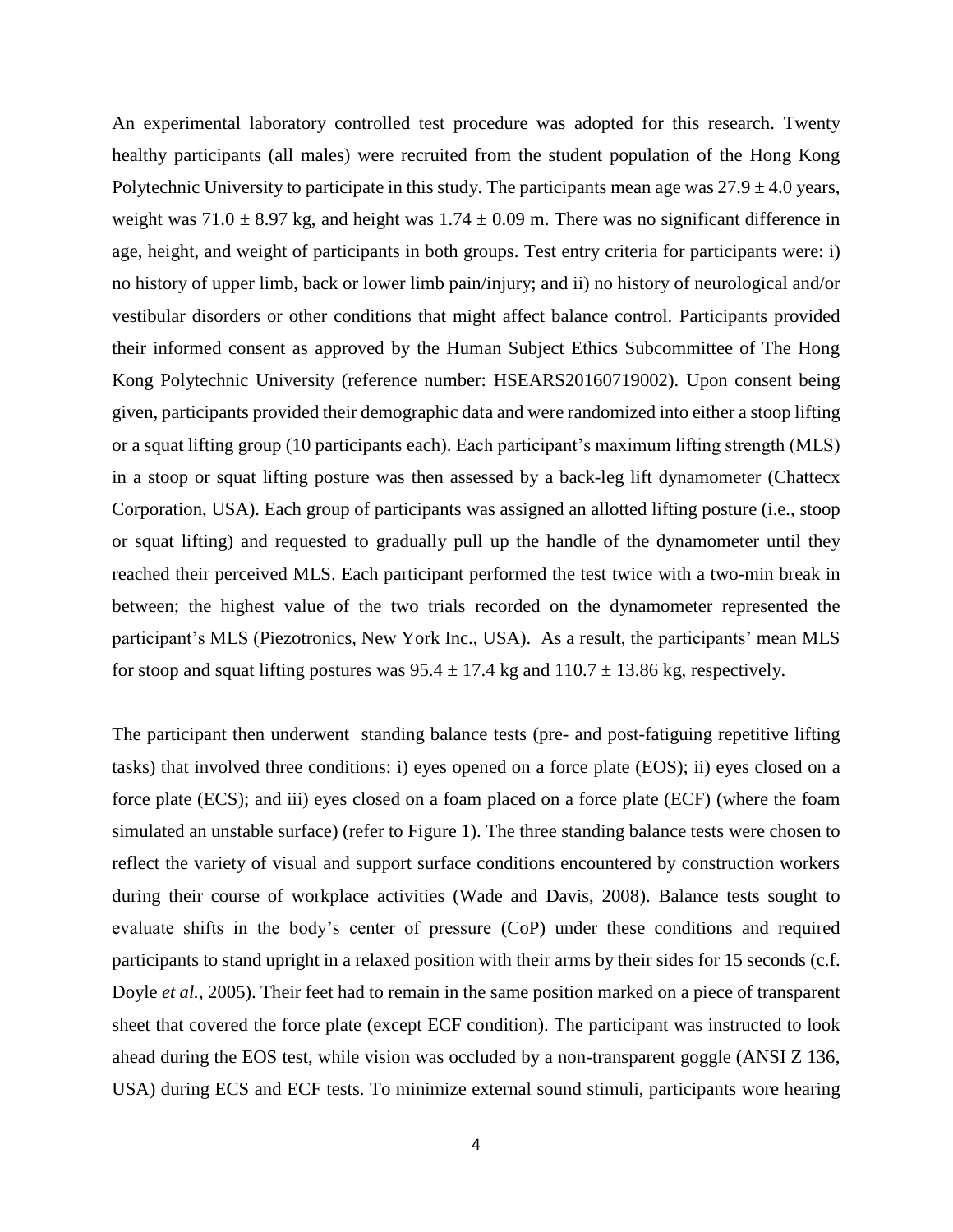protection during all tests conducted (CE EN 352, Australian standard). The force plate was positioned next to the lifting task experimental set up to minimize the time interval between the fatiguing lifting tasks and the CoP measurements. Previous studies have demonstrated that CoP displacements from a force plate provide objective, accurate and reliable balance control measurements (Prieto *et al.,* 1996; Lafond *et al.,* 2004).

The CoP displacement test data was collected using a portable 8 channel multiplexing and amplitude modulation circuit force plate (KISTLER Instrumente. AG, Winterthur, Switzerland). The CoP data were sampled at 50Hz and low passed filtered with a second-order Butterworth filter (10Hz). MATLAB 7.9 software (Matlab, The MathWorks Inc., MA, USA) was used to analyze the CoP movements. The displacements of CoP were quantified from: the total sway area, the root mean square (RMS) of the anterior/posterior (A/P) and medial/lateral (M/L) displacements and mean velocity (MV) sway in the A/P and M/L displacement. These CoP parameters have been used in previous studies to evaluate the balance control of an individual; where large displacement of CoP values indicates poor balance control that may increase the risk of falls (Prieto *et al.,* 1996; Bisson *et al.,* 2010a).

#### <Insert Figure 1 about here>

In order to eliminate any possible biases and differences between and within the two lifting posture groups, each participant was randomly assigned to either a stoop or squat lifting postures, and then performed three separate sets of fatiguing repetitive lifting tasks at 5%, 10% and 15% of MLS. As such, the mean weights for 5% MLS, 10% MLS, and 15% MLS were (stoop lifting posture: 4.77  $\pm$  0.87 kg, 9.54  $\pm$  1.74 kg, and 14.31  $\pm$  2.61 kg) and (squat lifting: 5.54  $\pm$  0.69 kg, 11.07  $\pm$  1.39 kg, and  $16.61 \pm 2.08$  kg), respectively. These three percentages of MLS were chosen because previous pilot study research observed that rebar workers on construction sites usually lifted reinforcement bars within these boundaries. Specifically, the repetitive experimental task (using either stoop or squat lifting posture) involved each participant standing upon a demarcated area, with explicit instructions not to move their feet, and lifting a wooden box (of dimensions 30 x 30 x 25 cm) that contained the target weight (refer to Figure 2). Each participant had to lift the box from the floor to the waist level using the assigned lifting posture until subjective fatigue was reached despite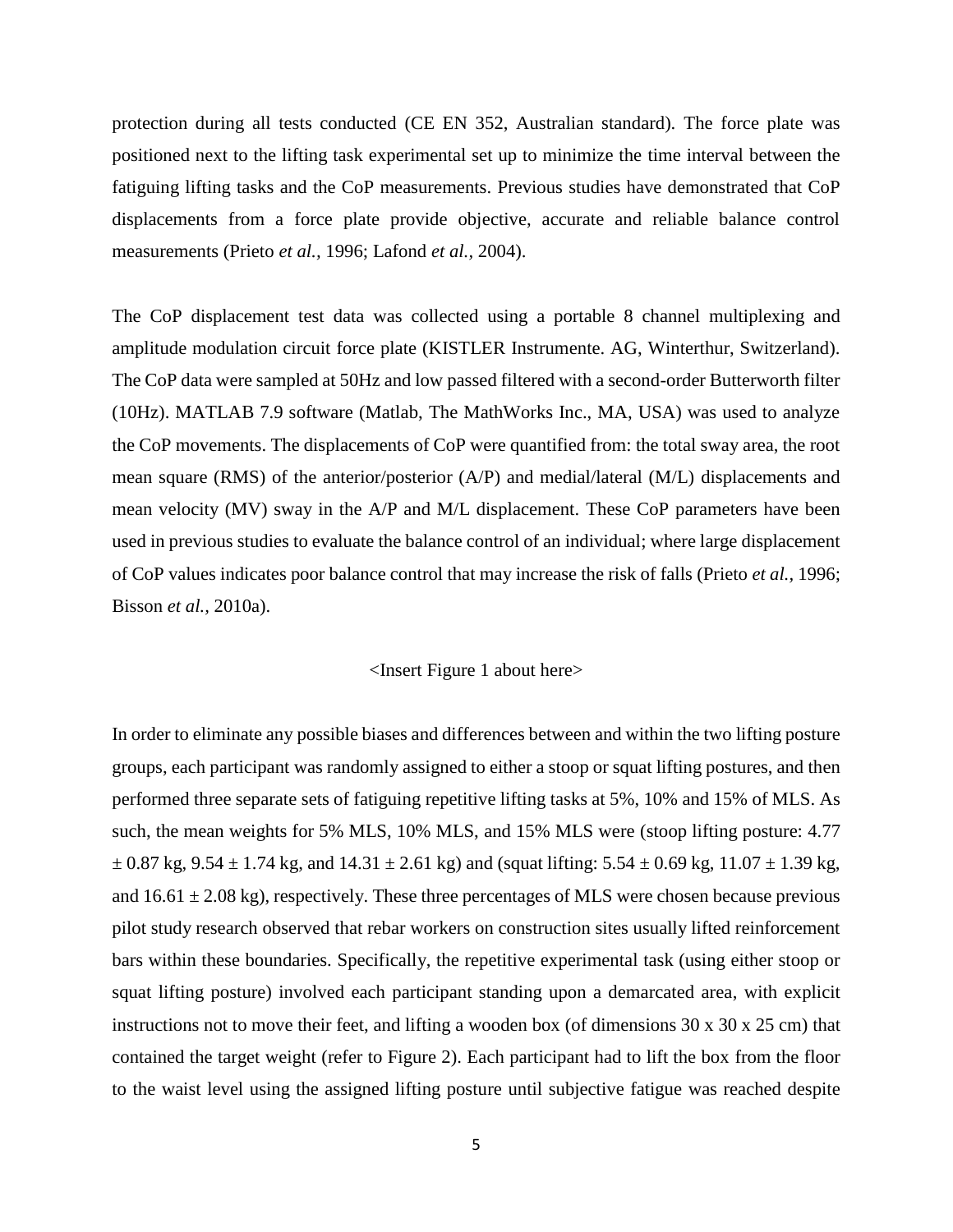strong verbal encouragement (that is, a point in time at which the participant could not continue lifting further). Immediately after each lifting task, the standing balance tests were repeated. To standardize the lifting cycle, a metronome was used to guide the lifting at a rate of 10 cycles per minute. Participants received a 20-minute rest between each lifting task to prevent muscle fatigue.

<Insert Figure 2 about here>

#### **Statistical Analysis**

Independent *t-*tests were conducted to compare between-group differences (stoop vs. squat) and each balance test for all CoP parameters. Once results of the Shapiro-Wilks test confirmed data normality ( $p > 0.05$ ), a separate three-way ( $3 \times 3 \times 2$ ) repeated measures analyses of variance (ANOVA) for weights (5% MLS vs. 10%MLS vs. 15% MLS), balance tests (EOS vs. ECS vs. ECF) and fatigue (pre- vs. post-fatigue) were conducted for each CoP parameter. Given statistically significant *F* ratios (refer to Table 1), post-hoc pairwise comparisons were conducted with Bonferroni adjustment. Partial eta squared  $(\eta_p^2)$  values were reported to estimate the effect sizes. Statistical Package for the Social Science (SPSS) version 20.0 (IBM, USA) was used for the statistical analysis and statistical significance was set at  $p < 0.05$ .

#### **RESULTS**

Figure 3a-e summarizes the arithmetic mean and standard deviation (SD) for RMS of CoP A/P displacement, RMS of CoP M/L displacement, MV of CoP A/P displacement, MV of CoP M/L displacement and total sway area for each balance test condition immediately after the stoop and squat lifting tasks. All CoP parameters revealed no significant difference between lifting postures in the three balance test conditions ( $p > 0.05$ ) although the absolute value of all CoP parameters following the repetitive squat lifting task were larger than those following a stoop lifting posture under all balance test conditions (refer to Figure 3a-e).

<Insert Figure 3a-e about here>

**Balance Stability Parameters Comparison of Different Weights, Balance Tests, and Fatigue** The ANOVA results for CoP parameters are presented in Table 1. Since the main effect of the lifting posture groups (stoop vs. squat) and all relevant interactions were not significant  $(p > 0.05)$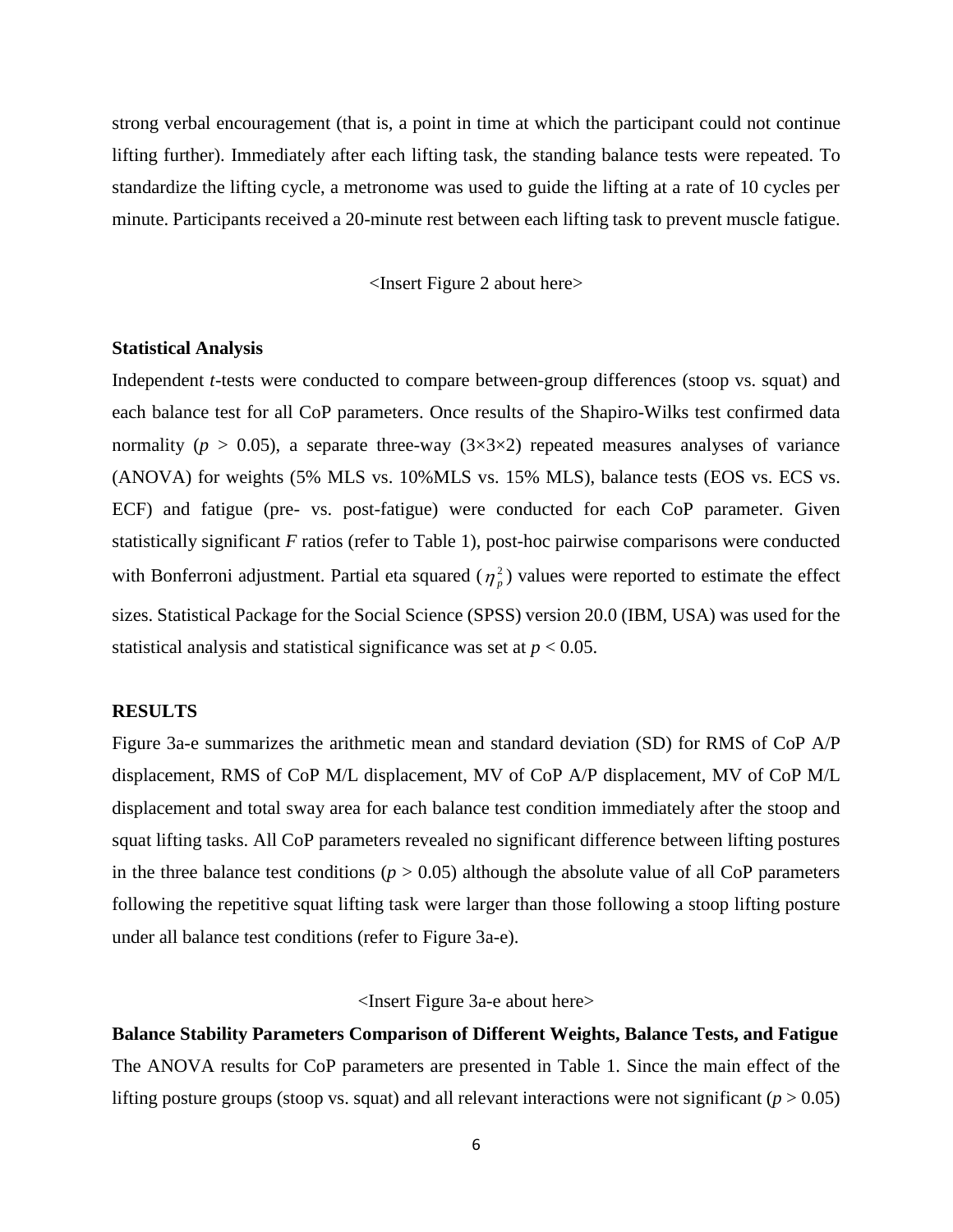(see Figure 3a-e), the following results only described the effects of different weights, balance test conditions and fatigue on CoP parameters based on pooled data from the two lifting postures.

<Insert Table 1 about here>

#### *Total Sway Area*

Three-way repeated measures ANOVA revealed no significant interaction between weight by balance test by fatigue for total sway area ( $F = 0.66$ ,  $p = 0.53$ ,  $\eta_p^2 = 0.03$ ) (refer to Table 1). The total sway area demonstrated a significant interaction between weight and fatigue ( $F = 127.27$ ,  $p$  $= 0.00$ ,  $\eta_p^2 = 0.87$ ) but all other two-way interaction effects were not significant. Significant main effects for weight (*F*= 127.27, *p* = 0.00,  $\eta_p^2 = 0.87$ ) and fatigue (*F*=112.98, *p* = 0.00,  $\eta_p^2 = 0.86$ ) were found. The effect of weight significantly increased the total sway area immediately after lifting tasks. The total sway areas after lifting 5%, 10%, and 15% of MLS were 92.16%, 218.17%, and 412.97% larger than the respective pre-fatigue conditions (Figure 4).

#### <Insert Figure 4 about here>

#### *Root Mean Square (RMS) of CoP Displacement*

At baseline, balance test conditions revealed no significant difference of RMS of CoP A/P or M/L displacement across all balance test conditions (EOS, ECS and ECF). However, significant twoway and three-way interactions (i.e. weight and fatigue, and balance test condition) were observed on RMS of CoP A/P and M/L displacement (refer to Table 1 and Figure 5a-b).

#### <Insert Figure 5a-b about here>

Repetitive lifting at 5% MLS had no significant effect on RMS of CoP A/P displacement across all balance test conditions ( $p > 0.05$ ). However, repetitive lifting at 10% MLS or 15% MLS significantly increased RMS of CoP A/P displacement as compared to the baseline. Interestingly, the effect of weight induced significantly larger RMS of CoP A/P displacement in the ECF condition when compared to the EOS and ECS conditions. Similarly, repetitive lifting at 15% MLS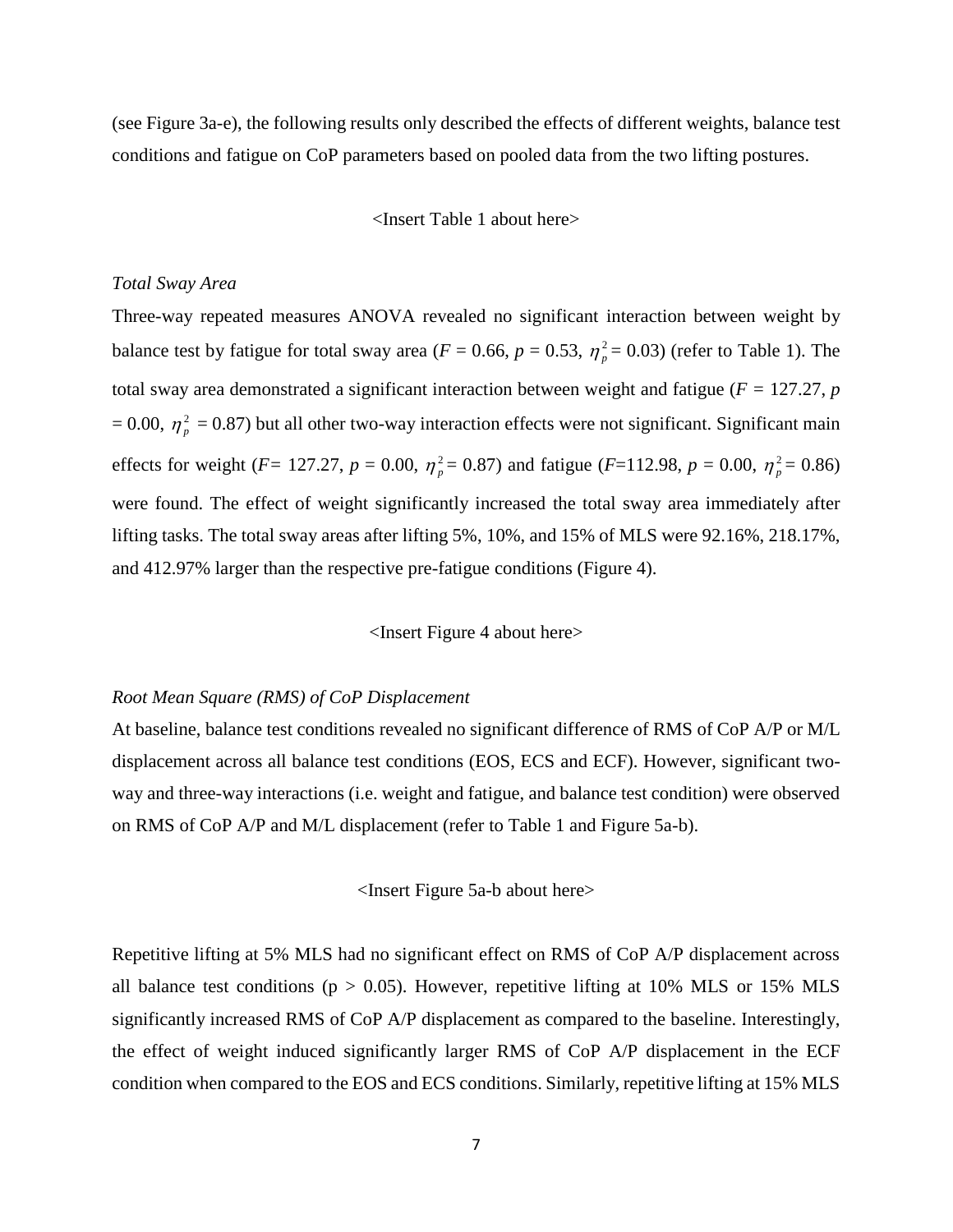caused significantly larger RMS of CoP A/P displacement under ECF condition than EOS and ECS conditions (refer to Figure 5a). For 15% MLS lifting, ECF caused an increase in RMS of CoP A/P displacement by 70.37% and 55.96% when compared to EOS and ECS, respectively. When compared to the baseline, repetitive lifting at 5% MLS, 10% MLS and 15% MLS increased RMS of CoP A/P displacement by 75.97%, 197.73%, and 325.65%, respectively. Taken together, 3-way interaction revealed that repetitive lifting at 10% and 15% MLS caused significantly greater RMS of CoP A/P displacement under ECF condition (at 10%MLS: 82.70% and 76.02%) and (at 15%MLS: 77.74% and 59.88%) as compared to EOS and EOS respectively (Figure 5a).

Similarly, significant 3-way interaction revealed that repetitive lifting at 10% MLS and 15% MLS significantly increased RMS of CoP M/L displacement at ECF condition (10% MLS: 82.09% and 72.09%; 15% MLS: 66.25% and 56.52%) compared to EOS and ECS conditions, respectively (*p* < 0.05; Fig. 5b), while there was no significant difference of 5% MLS lifting weight on RMS of CoP M/L displacement across all balance test conditions. Moreover, the main effect results revealed that RMS of CoP M/L displacement under ECF condition was 70.09% and 60.08% greater than ECS and EOS after fatiguing repetitive lifting  $(p < 0.05)$  (Figure 5b). Furthermore, lifting weight (at 5% MLS, 10%, MLS, and 15% MLS) significant increased RMS of CoP M/L displacement by 69.39%, 183.16% and 307.14% after fatiguing.

#### *Mean Velocity (MV)*

The MV of CoP A/P and M/L displacement analyses revealed significant main effects of weight, balance and fatigue, and significant two-way and three-way interactions (refer to Table 1, Figure 6a-b). Repetitive lifting at 5% MLS, 10% MLS, and 15% MLS increased MV of CoP A/P displacement under the ECF condition by 207.79% and 153.74%; 180.86% and 144.91%; and 163.26% and 135.23% when compared to EOS and ECS conditions respectively (refer to Figure 6a). In addition, increased lifting weight significantly increased MV of CoP A/P displacement in all EOS and ECS pairwise comparisons (*p* < 0.05). Fatigue significantly increased MV of CoP A/P displacement in all balance tests ( $p < 0.05$ ). Repetitive lifting at 5% MLS, 10% MLS and 15% MLS increased MV of CoP A/P displacement by 27.66%, 59.04%, and 88.53% respectively. The 3-way interaction test revealed that heavier fatiguing repetitive lifting task had significantly greater effect on MV of CoP A/P displacement under ECF condition when compared to EOS or ECS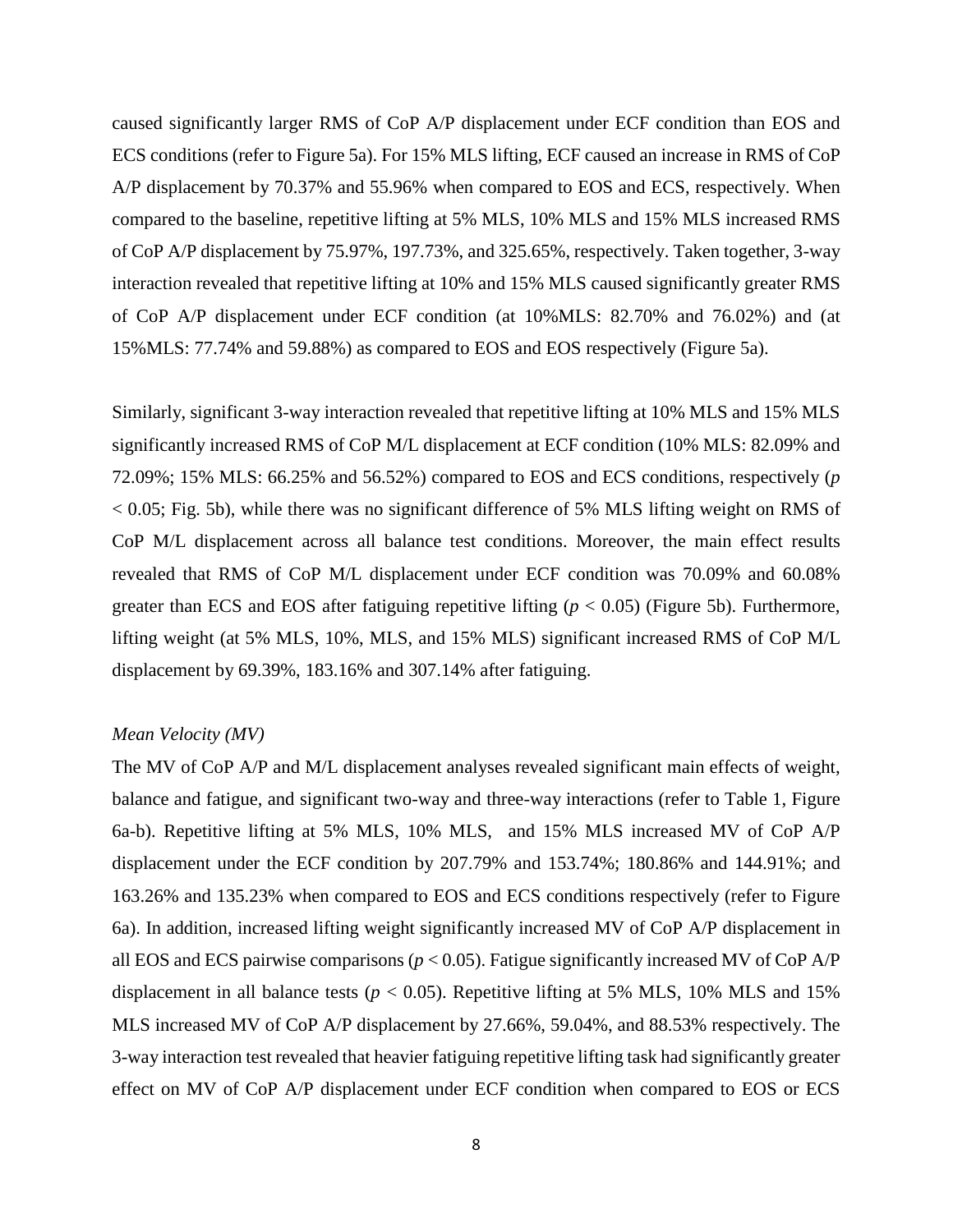conditions ( $p < 0.05$ ). Specifically, repetitive lifting at different weights (at 5% MLS: 190.98%) and 146.56%; at 10% MLS: 154.40% and 133.87%; at 15% MLS: 134.73% and 121.31%) had differential increases in MV of CoP A/P displacement under the ECF condition when compared to EOS or ECS conditions.

Similarly, greater MV of CoP M/L displacements (at 5% MLS: 252.62% and 229.88%; at 10% MLS: 228.13% and 207.74%; at 15% MLS: 214.02% and 194.66%) at the ECF condition were noted as compared to both the EOS and ECS conditions (Figure 6b). However, no significant difference of MV of CoP M/L displacement was observed for all EOS and ECS pairwise comparisons (*p* > 0.05). Fatigue significantly increased MV of CoP M/L displacement in all balance test conditions ( $p < 0.05$ ). Moreover, lifting at 5%, 10%, and 15% MLS significantly increased MV of CoP M/L displacement by 27.74%, 63.76% and 99.06%, respectively. The 3 way interaction revealed that although post-fatigue MV of CoP M/L displacement under the ECF condition was consistently higher than either the EOS or ECS conditions, heavier repetitive lifting weights (5% MLS: 186.87% and 182.10%; at 10% MLS: 168.45% and 161.63%; at 15% MLS: 160.82% and 152.57%) caused differential increases in MV of CoP M/L displacement under ECF condition when compared to the EOS and ECS conditions.

<Insert Figure 6a-b about here>

#### **DISCUSSION**

Analysis results revealed no significant difference between lifting postures after the fatiguing lifting task across all balance test conditions. This finding indicates that fatiguing repetitive stoop and squat lifting postures induce a similar balance control deficit. Consequently, this finding refutes our first hypothesis that the stoop lifting posture would induce greater variations in balance control than squat lifting postures following fatiguing repetitive tasks. In addition, while increased repetitive lifting weight significantly produced a larger increase in CoP parameters (both RMS and MV of CoP A/P and M/L displacement analyses), under ECF condition (when compared to either EOS or ECS condition), increased lifting weight caused no significant difference in CoP parameters (total sway area, RMS of CoP A/P and M/L displacement and MV of CoP M/L displacement) between EOS and ECS conditions. These findings confirm our second hypothesis that the fatiguing repetitive lifting tasks cause poorer balance control on an unstable surface when compared to the stable surface (Yaggie and McGregor, 2002; Corbeil *et al.,* 2003).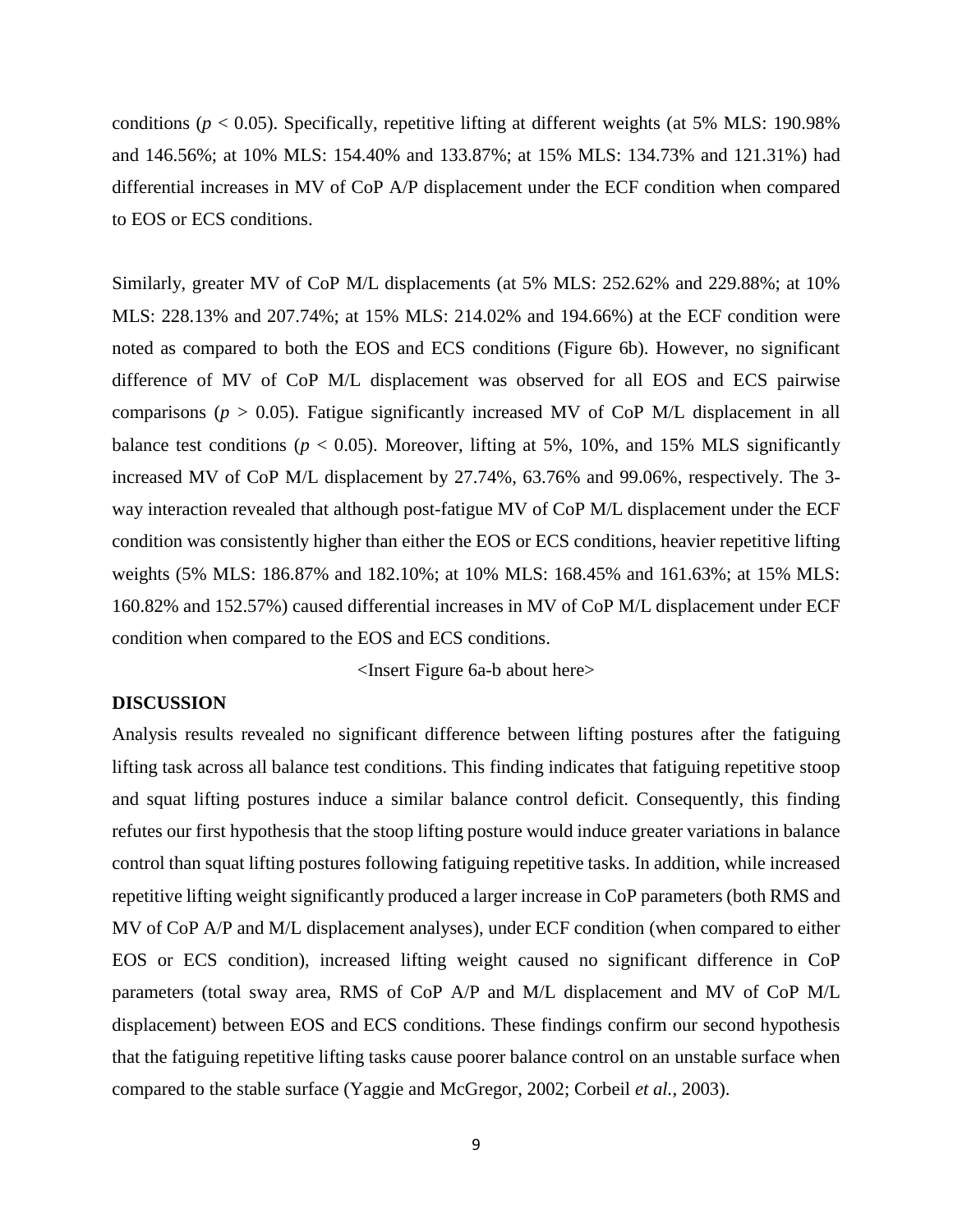#### **Comparison of Repetitive Lifting Postures: Stoop and Squat**

Test results demonstrate that fatiguing repetitive stoop and squat lifting postures induced similar impairments in balance control, which is contrary to findings reported upon in previous studies (c.f. Sparto *et al.,* 1997a; Commissaris and Toussaint, 1997; Chow *et al.,* 2005). Chow *et al.* (*ibid*) reported a significant difference in CoP parameters during a test that involved lifting four different weights (20, 40, 60, 80N) at a rate of five lifting cycles per minute using two different lifting postures (symmetric stoop and squat lifting) after a sudden release of weight. Although the lifting postures were similar to the present study, the discrepancy in results may be attributed to differences in lifting weights, lifting speed, and the absence of a sudden release of weight. Sparto *et al.,* (1997a) found a significant effect of lifting postures upon balance control by instructing their participants to lift at their maximal lifting rate until they: i) cannot continue; and ii) attained an aerobic limit (heart rate of 180 beats/minute). Several methodological differences exist in the literature regarding the contradictory effects of lifting postures on balance control as comparted to previous studies. First, the current study performed the stoop or squat lifting posture from ground floor to the waist level of each participant, which was contrary to Commissaries and Toussaint (1997) study, where participants underwent the same lifting postures at acromion height. Second, there was no vertical distance between the load and the ground in the present study, however, these authors standardized the lowest position at 14% of the participant's body height. . Consequently, these results cannot be directly compared to the present study due to differences between research protocols adopted. However, our experimental protocol reflects the vertical height of static repetitive lifting posture since we conducted a pilot site observational study of construction workers (e.g., rebar workers) lifting postures in Hong Kong.

### **Effects of Different Weights, Balance Tests, and Fatigue on Balance Control**

Research results presented indicated that increased weight significantly increased postural sway (i.e., poorer balance control) following a fatiguing repetitive lifting task. This suggests that repetitive lifting with relatively heavy weights may indirectly increase the risk of fall injuries (Corbeil *et al.,* 2003; Paillard, 2012). Findings presented concur with previous research that evaluated the impact of adding weights until fatigue and its impact upon balance control (Ledin and Odkvist, 1993; Punakallio *et al.,* 2003; Lee *et al.,* 2008). Punakallio *et al.* (2003) reported significant increase in CoP parameters in the A/P and M/L directions after wearing firefighting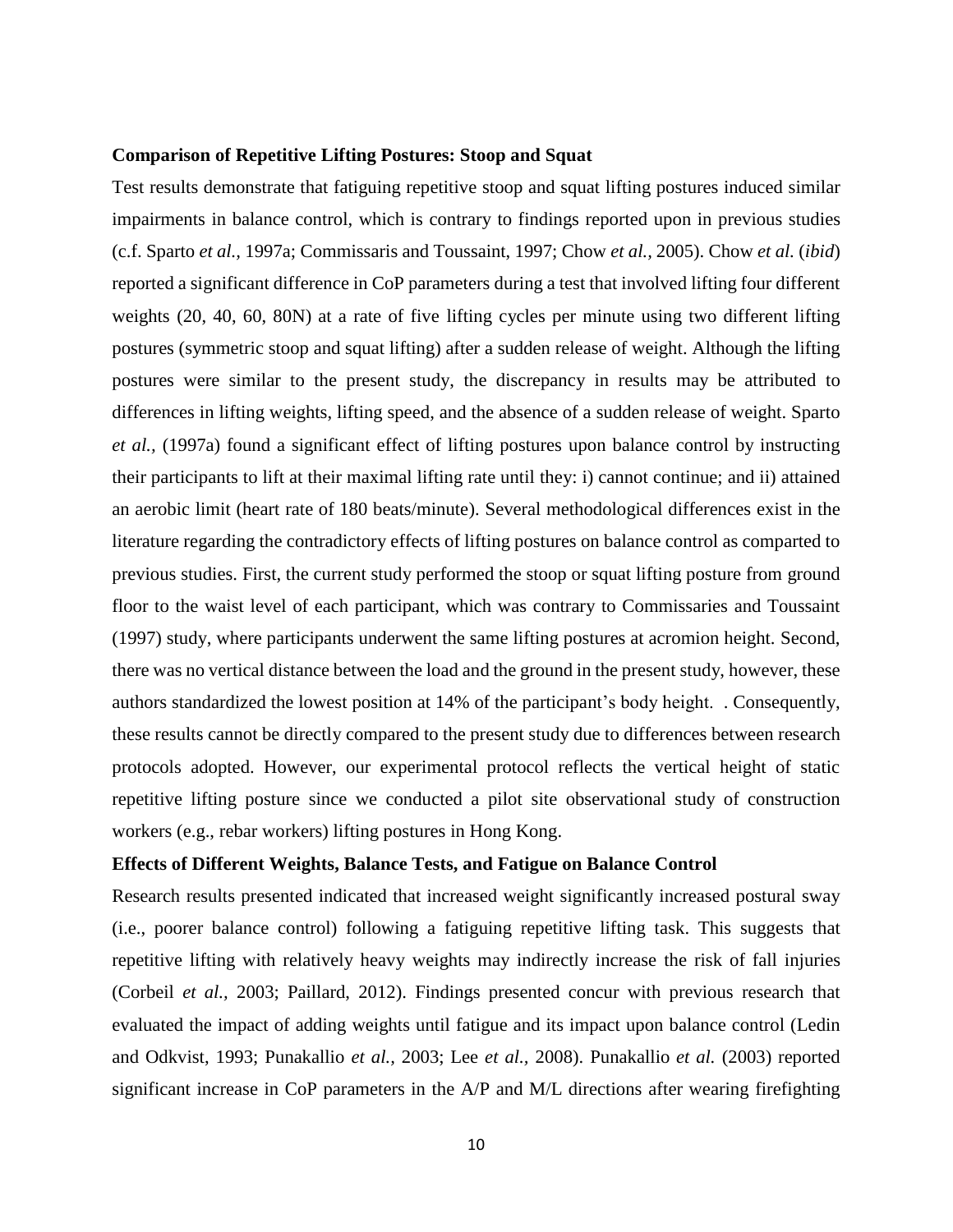clothing weighing 25.9 kg for 40 seconds in an upright standing position. Similarly, Ledin and Odkvist (1993) found that putting weight (totaling 20% of body mass) on the chest and back of participants' impaired their ability to remain in equilibrium during 45 seconds. Unfortunately, these studies did not compare the effects of different weights on CoP parameters; whereas the present study reveals increases in CoP parameters as lifting weight is increased from 5% to 15% of the participant's MLS. Overall, the findings of the current study can be used to improve the balance control with subsequent fall injuries of construction workers involved in repetitive lifting tasks of weight in range between 5 to 17 kg.

The current study revealed that lifting weights have a differential effect upon balance controls. Repetitive lifting had similar effect on balance control in A/P and M/L direction on a stable support surface regardless of the presence/absence of vision. In the current study, the visual system is thought not to be a contributing factor to impair balance control for two reasons: firstly, during the eyes open standing balance test (i.e., EOS), the participants focused on a standard white sheet at a uniformed distance, and secondly the participants eyes were closed during the eyes closed standing balance test condition (i.e., ECS). Previous studies have suggested that visual target placed at informed distance can impair balance control (Vuillerme *et al.,* 2001; Vuillerme *et al.,* 2006). Vuillerme *et al*. (2001) showed that a visual target placed at 1 m can attenuate the effect of fatigue on balance control during quiet standing balance task. Conversely, the impact of lifting weight on balance control was more profound on an unstable supporting surface with vision occlusion (i.e., ECF) than the other two standing balance conditions. Since an individual relies more on proprioceptive inputs from lower limb and trunk to maintain balance on an unstable surface during vision occlusion (Derave *et al.,* 2002; Maurer *et al.,* 2006; Horak and Macpherson 1996; Bhattacharya *et al.,* 2003), the presence of fatigue may affect an individual's ability to provide correct proprioceptive signals to the brain for balance control (Simeonov *et al.,* 2003). Therefore, repetitive lifting of heavy weights may heighten the risk of fall injuries (Corbeil *et al.,* 2003; Paillard, 2012). Hence, the lifting weight should be reduced for repetitive lifting tasks in order to minimize the risk of falls among workers working on an unstable supporting surface. Since reducing the lifting weight may sometimes be practically infeasible, construction workers should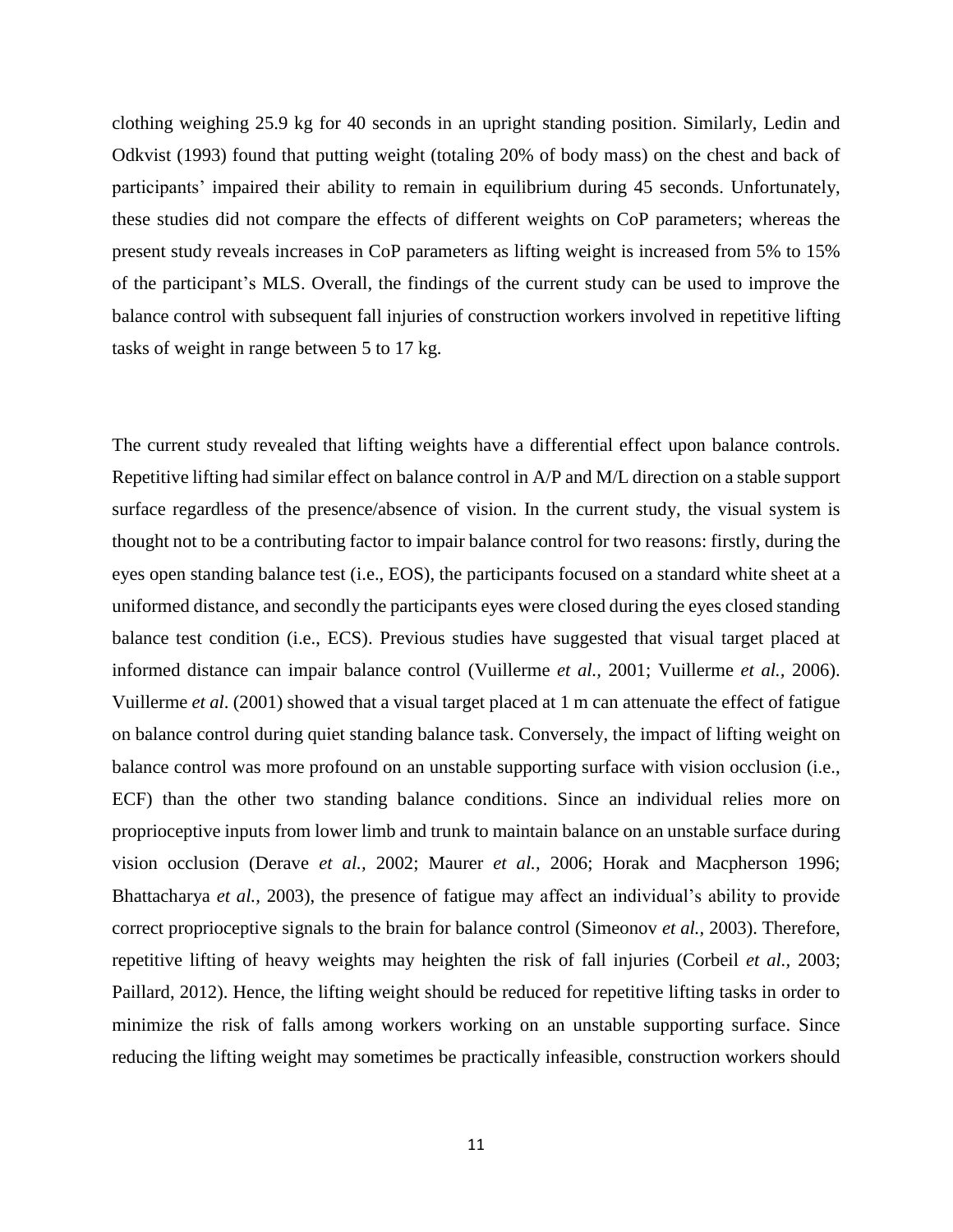adopt proper ergonomic interventions (e.g. exoskeletons, back belts and lifting equipment) to enhance the mechanical advantages of workers during lifting tasks (Kraus *et al.,* 1996).

The effect of muscle fatigue upon balance control was consistent with several previous studies using different fatigue protocols (c.f. Vuillerme *et al.,* 2001; Yaggie and McGregor, 2002; Corbeil *et al.,* 2003). These findings support the notion that repetitive lifting induces muscle fatigue, which may cause proprioceptive deficiency and suboptimal efferent muscle responses that compromise balance control (Hiemstra *et al.,* 2001; Forestier *et al.,* 2002). Although the evidence of muscle fatigue in the current experimental protocol was subjective, our previous studies measured muscle fatigue by using normalized median frequency (MF) and root mean square (RMS) of normalized sEMG amplitude based on similar protocols (Antwi-Afari *et al.,* under review). Although these objective assessment of muscle fatigue are outside the scope of the current study, the results shown decreased MF values and increased muscle activity at the lumber erector spinae and quadriceps muscles, which also concur with previous studies during repetitive lifting tasks (Sparto *et al*., 1999; Davis *et al.*, 2010). The interaction effects of weight and fatigue after repetitive lifting task were significant for all CoP parameters. This finding indicates impaired balance control with increased weight after fatigue is in line with previous studies (c.f. Punakallio *et al.,* 2003; Schiffman *et al.,* 2006; Lee *et al.,* 2008). The current study assessed balance control by using CoP parameters measured from a force plate. With regards to the directional-specific effects of muscle fatigue, the research findings indicated that balance control in the A/P and M/L directions showed a similar increase in perceived lower back and calf/quadriceps muscles fatigue following stoop and squat lifting postures, respectively. These results are in accordance with findings of Gribble and Hertel (2004a) and Soleimanifar *et al.,* (2012) which observed that balance control in sagittal and frontal planes was impaired after the fatigue of either hip, knee or ankle muscles. Overall, these findings suggest that the effects of fatigue on balance control are specific to the fatigue location and measures of balance control used.

However, akin to other proprioception studies that examined repetitive lifting tasks (Sparto *et al.,* 1997a; Lin *et al.,* 2012) the current study has some limitations. First, the sample size was relatively small albeit, significant and second, the study was conducted on student participants in a laboratory setting. Future work should therefore evaluate the impact of different lifting parameters on a larger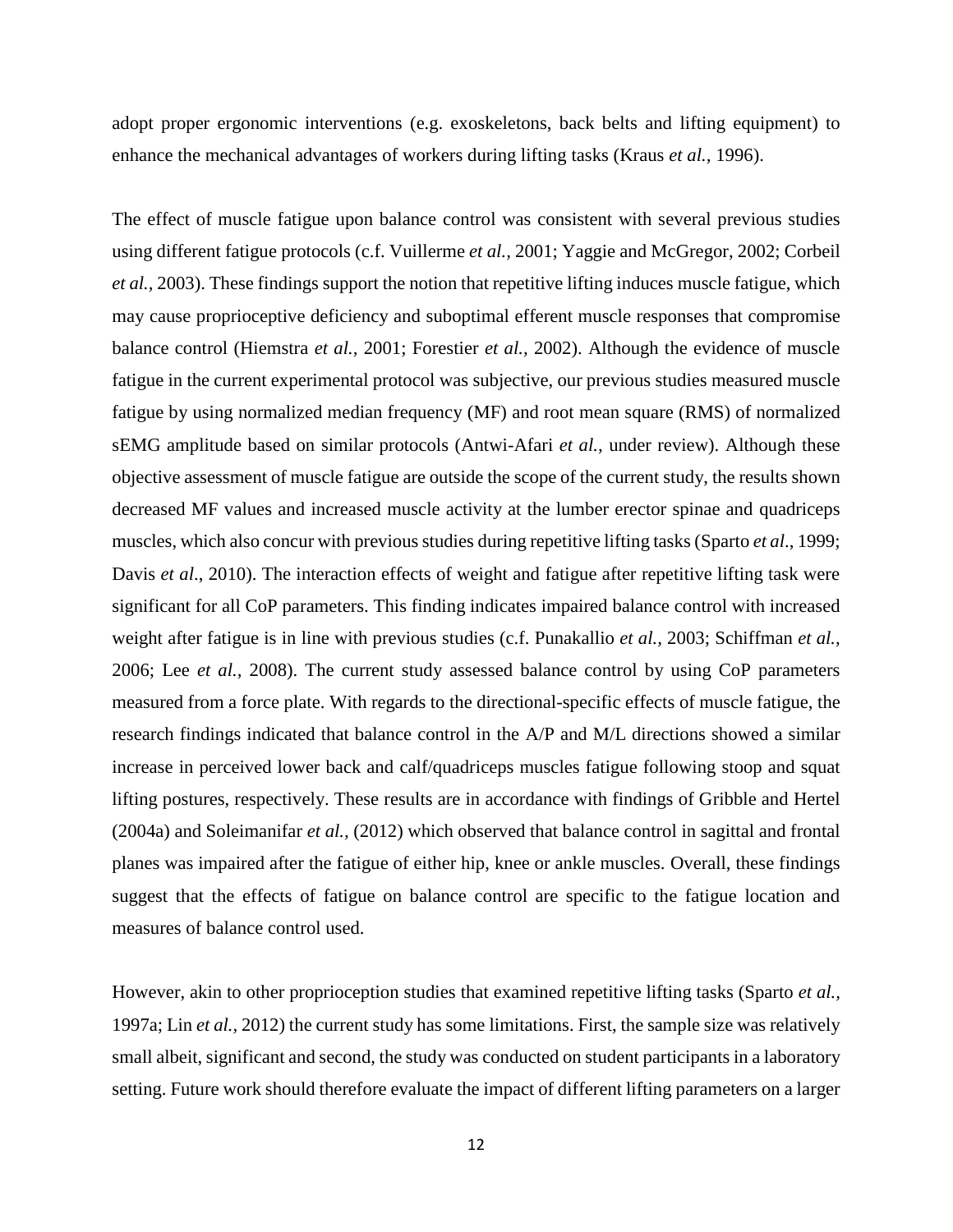sample size experienced construction workers working on on-site. Third, the study results may not be general with respect to repetitive lifting tasks in construction workers. Although designed to evaluate risk factors in relatively realistic conditions, the current study involved only a static controlled repetitive lifting/lowering task. Also, balance control was evaluated during quiet standing tests, while the majority of fall injuries may occur during dynamic tasks that are initiated by slip, trip and loss of balance events. Earlier research has suggested that balance control system utilizes the same control mechanisms under quiet standing and dynamic test conditions (Lauk *et al*., 1998). However, future research is warranted to evaluate balance control during real dynamic repetitive lifting tasks, and to investigate how they can be translated to fall prevention in real construction sites. Fourth, it remains unknown how a change in specific lifting posture (i.e., either stoop or squat) may affect balance control. How balance may be associated with increased risk of falls among construction workers remains to be seen given that we did not find a significant change in lifting postures across standing balance tests. Future research is needed to examine other index of fatigue in lifting postures such as reduction maximal voluntary contraction and/or relaxation (Davidson *et al.,* 2009; Paillard *et al.,* 2010b), aspects relating to dehydration (Lion *et al.,* 2010) and physiological effects (Nardone *et al*., 1997; Mello *et al*., 2010a).

#### **CONCLUSIONS**

This is the first study to evaluate the effects of different lifting weights and lifting postures on balance control following simulated fatiguing repetitive lifting tasks. The results revealed that: i) increased weight regardless of lifting postures significantly increased CoP parameters; ii) stoop and squat lifting postures performed until subjective fatigue induce a similar increase in CoP parameters; and iii) fatigue adversely effected the participant's balance control on an unstable surface than on a stable surface. These results suggest that fatiguing repetitive lifting tasks may alter the proprioception of the lower limb/back that leads to increased postural sway and suboptimal balance control on an unstable supporting surface. Consequently, fatigued-related loss of balance control may limit the safety range of movement of the body's center of gravity, and thus increase the risk of fall injuries. The findings of the present study have research and practical implications. First, the magnitude of weight during repetitive lifting task can significantly impair balance control and as such reduce the risk of loss of balance events with subsequent fall injuries. Second, surface support conditions are dependent on balance control; as such unstable supporting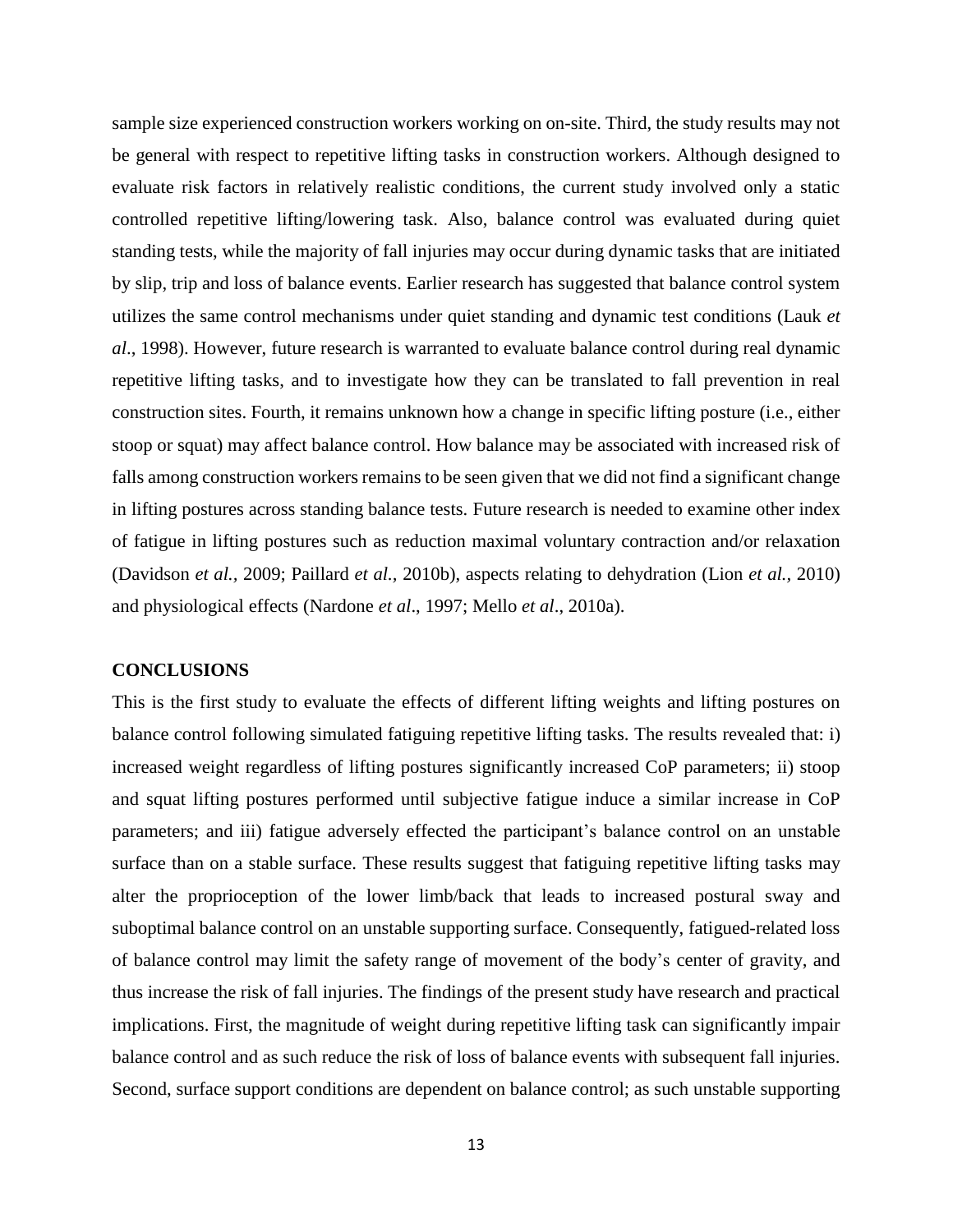surfaces can significantly reduce the effort for balance control and therefore could be useful in preventing fall injuries among construction workers. To reduce the possibility of losing balance, unstable supporting structures (e.g., scaffold, ramp) used as working surfaces should be minimized when performing static repetitive lifting tasks. Third, the findings demonstrate the potential of the suggested objective balance stability parameters in measuring static repetitive lifting task associated with fall risk resulted from extrinsic (e.g., weights of lift) and intrinsic (e.g., fatigue) factors. Construction workers can benefit from receiving adequate training in recognizing the role of lifting weights and fatigue during static repetitive lifting tasks, which would result in enhanced balance control through redesign of work and improved workers' behaviour. Overall, these findings provide preliminary and invaluable information to researchers and practitioners seeking to develop practical interventions to reduce the risk of falls in construction workers (e.g., masons, rebar workers) involved in repetitive lifting tasks. Future studies should investigate the optimal working and rest durations among workers involving in repetitive lifting works in order to reduce the risk of fatigue-related balance deficit.

#### **ACKNOWLEDGEMENTS**

The authors acknowledge the Department of Building and Real Estate, The Hong Kong Polytechnic University for funding this research. The authors wish to acknowledge the technical and statistical assistance of Dr. May Tam, Mr. Man Cheung and Mr. Kelvin Lam. Also, the authors are grateful to the study participants for their participation.

# **REFERENCES**

- Albers, J. T. and Estill, C. F. (2007) Simple Solutions: Ergonomics for Construction Workers. U.S. Department of Health and Human Services - National Institute for Occupational Safety and Health. Available via: https://www.cdc.gov/niosh/awards/hamilton/aliceabs08.html [Accessed: May, 2017].
- Antwi-Afari, M. F., Li, H., Edwards, D. J., Pärn, E. A., Seo, J. and Wong, A. L. U. (Under Review) Biomechanical Analysis of Risk Factors for Work-Related Musculoskeletal Disorders during Repetitive Lifting Task in Construction Workers.
- Antwi-Afari, M. F., Li, H., Edwards, D. J., Pärn, E. A., Seo, J. and Wong, A. L. U. (Under Review) Identification of Potential Biomechanical Risk Factors for Low Back Disorders during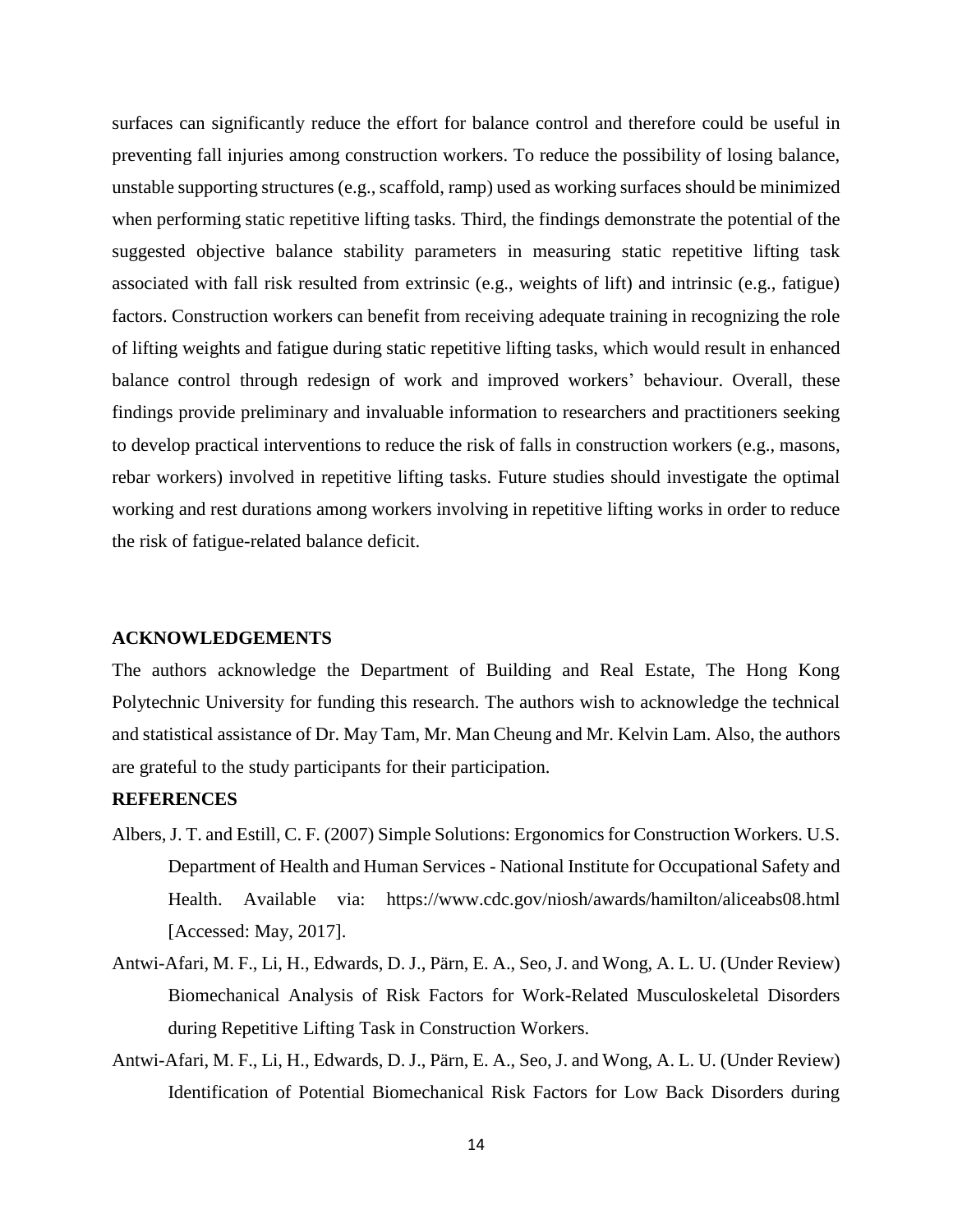Repetitive Rebar Lifting. Bhattacharya, A., Succop, P., Kincl, L., Lu, M. L. and Bagchee, A. (2003) Postural Stability during Task Performance on Elevated and/or Inclined Surfaces. Occupational Ergonomics, Vol. 3, No. 2, pp. 83–97. DOI: 1359-9364/02/03.

- Bisson, E. J., Chopra, S., Azzi, E., Morgan, A. and Bilodeau, M. (2010a) Acute Effects of Fatigue of the Plantarflexor Muscles on Different Postural Tasks. Gait Posture, Vol. 32, No. 4, pp. 482–486. DOI:10.1016/j.gaitpost.2010.07.006.
- Bureau of Labor Statistics (2006a) National Census of Fatal Occupational Injuries in 2005, Report USDL 06–1364. Available via: https://www.bls.gov/news.release/pdf/cfoi.pdf [Accessed: May, 2017].
- Bureau of Labor Statistics (2006b) Workplace Injuries and Illnesses in 2005, Report USDL 06– 1816. Available via: [https://www.bls.gov/news.release/archives/osh\\_10192006.pdf](https://www.bls.gov/news.release/archives/osh_10192006.pdf) [Accessed: May, 2017].
- Caron, O. (2004) Is there Interaction Between Vision and Local Fatigue of the Lower Limbs on Postural Control and Postural Stability in Human Posture? Neuroscience Letters, Vol. 363, No. 1, pp. 18-21. DOI: [10.1016/j.neulet.2004.03.038.](https://doi.org/10.1016/j.neulet.2004.03.038)
- Center to Protect Workers' Right (CPWR) (2007) The Construction Chart Book: The U.S. Construction Industry and its Workers, 4<sup>th</sup> Ed., Silver Spring, MD. Available via: http://www.cpwr.com/sites/default/files/research/CB4\_Final%20for%20web.pdf [Accessed: May, 2017].
- Chow, D. H. K., Cheng, I. Y. W., Holmes, A. D. and Evans, J. H. (2005) Postural Perturbation and Muscular Response Following Sudden Release During Symmetric Squat and Stoop Lifting, Ergonomics. Vol. 48, No. 6, pp. 591–607. DOI: [10.1080/00140130500071002.](http://dx.doi.org/10.1080/00140130500071002)
- Commissaris, A. C. M. D. and Toussaint, H. M. (1997) Load Knowledge Affects Low Back Loading and Control of Balance in Lifting Tasks, Ergonomics, Vol. 40, No. 5, pp. 559– 575. DOI: 10.1080/001401397188035.
- Corbeil, P., Blouin, J. S., Begin, F., Nougier, V. and Teasdale, N. (2003) Perturbation of the Postural Control System Induced by Muscular Fatigue, Gait Posture, Vol. 18, No. 2, pp. 92–100. DOI: [10.1016/S0966-6362\(02\)00198-4](https://doi.org/10.1016/S0966-6362(02)00198-4).
- Davidson, B. S., Madigan, M. L., Nussbaum, M. A. and Wojcik, L. A. (2009) Effects of Localized Muscle Fatigue on Recovery from a Postural Perturbation without Stepping, Gait Posture, Vol. 29, No. 4, pp. 552–557. DOI: [10.1016/j.gaitpost.2008.12.011](https://doi.org/10.1016/j.gaitpost.2008.12.011).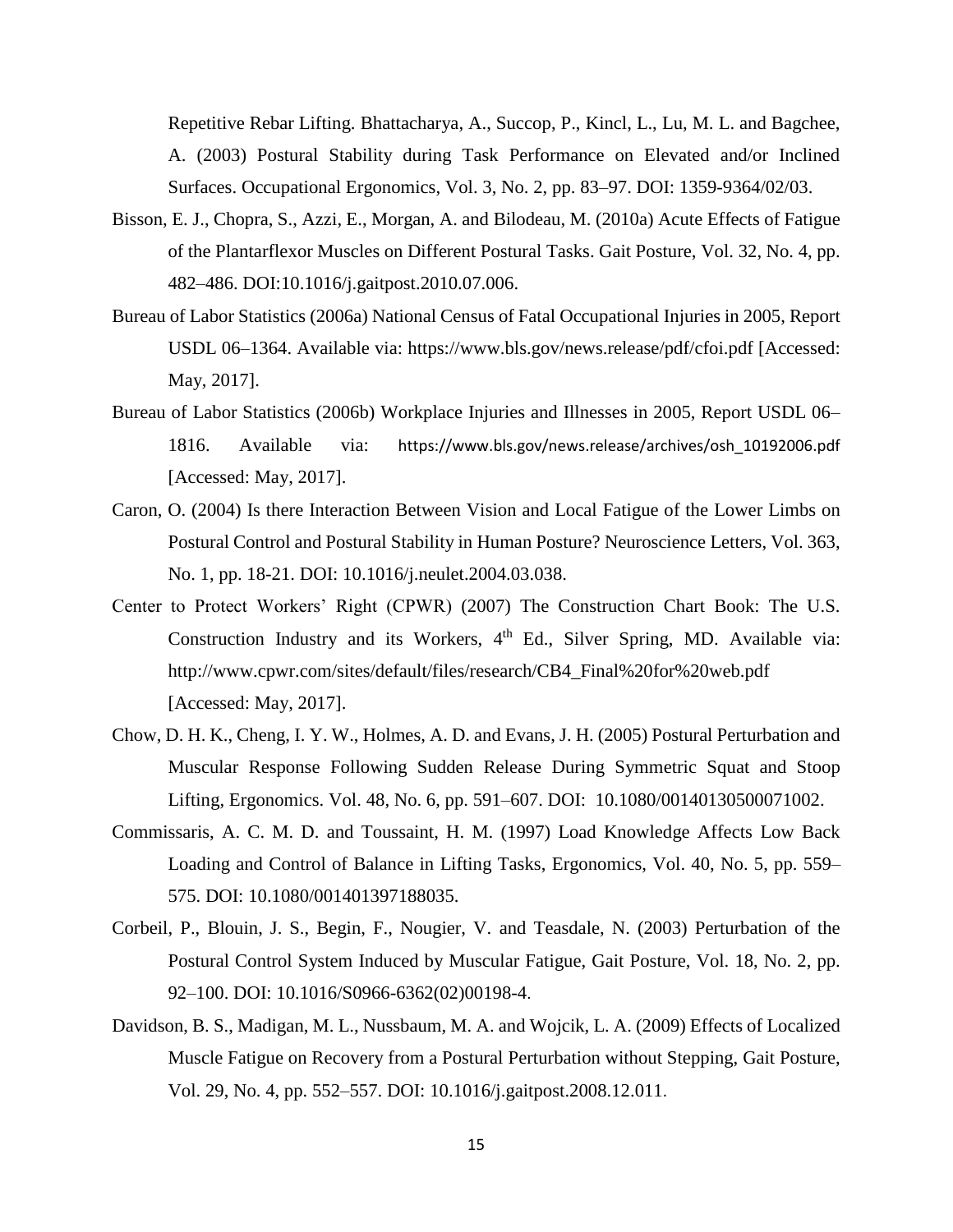- Davis, K. G., Kotowski, S. E., Albers, J., and Marras, W. (2010) Investigating Reduced Bag Weight as an Effective Risk Mediator for Mason Tenders, Applied Ergonomics, Vol. 41, No. 6, pp. 822–831. DOI: 10.1016/j.apergo.2010.02.001.
- Derave, W., Tombeux, N., Cottyn, J., Pannier, J. L. and De Clercq, D. (2002) Treadmill Exercise Negatively Affects Visual Contribution to Static Postural Stability, International Journal of Sports Medicine, Vol. 23, No. 1, pp. 44–49. DOI: 10.1055/s-2002-19374.
- Doyle, T. L., Newton, R. U. and Burnett, A. F. (2005) Reliability of Traditional and Fractal Dimension Measures of Quiet Stance Centre of Pressure in Young, Healthy People. Archives of Physical. Medical Rehabilitation, Vol. 86, No. 10, pp. 2034–2040. DOI: [10.1016/j.apmr.2005.05.014.](https://doi.org/10.1016/j.apmr.2005.05.014)
- Enoka, R. M. and Duchateau, J. (2008) Muscle Fatigue: What, Why and How it Influences Muscle Function, Journal of Physiology, Vol 586, No. 1, pp. 11–23. DOI: [10.1113/jphysiol.2007.139477.](https://dx-doi-org.ezproxy.lb.polyu.edu.hk/10.1113%2Fjphysiol.2007.139477)
- Forestier, N., Teasdale, N. and Nougier, V. (2002) Alteration of the Position Sense at the Ankle Induced by Muscular Fatigue in Humans, Medicine and Science in Sports Exercise, Vol. 34, No. 1, pp. 117–122. DOI: 00005768-200201000-00018.
- Goldsheyder, D., Nordin, M., Weiner, S. S. and Hiebert, R. (2002) Musculoskeletal Symptom Survey among Mason Tenders. American Journal of Industrial Medicine, Vol. 42, No. 5, pp. 384–396. DOI: 10.1002/ajim.10135.
- Gribble, P. A. and Hertel, J. (2004a) Effect of Lower Extremity Muscle Fatigue on Postural Control, Archives of Physical Medical Rehabilitation, Vol. 85, No. 4, pp. 589–592. DOI: [10.1016/j.apmr.2003.06.031.](https://doi.org/10.1016/j.apmr.2003.06.031)
- Hagen, K. B. and Harms-Ringdahl, K. (1994) Ratings of Perceived Thigh and Back Exertion in Forest Workers during Repetitive Lifting Using Squat and Stoop Techniques. Spine, Vol. 19, No. 22, pp. 2511–2517.
- Hess, F., van Hedel, H. J. A. and Dietz, V. (2003) Obstacle Avoidance during Human Walking: H-Reflex Modulation during Motor Learning. Experimental Brain Research, Vol. 151, No. 1, pp. 82–89. DOI: 10.1007/s00221-003-1415-7.
- Hiemstra, L. A., Lo, I. K. and Fowler, P. J. (2001) Effect of Fatigue on Knee Proprioception: Implications for Dynamic Stabilization, Journal of Orthopaedic and Sports Physical Therapy, Vol. 31, No. 10, pp. 598–605. DOI: 10.2519/jospt.2001.31.10.598.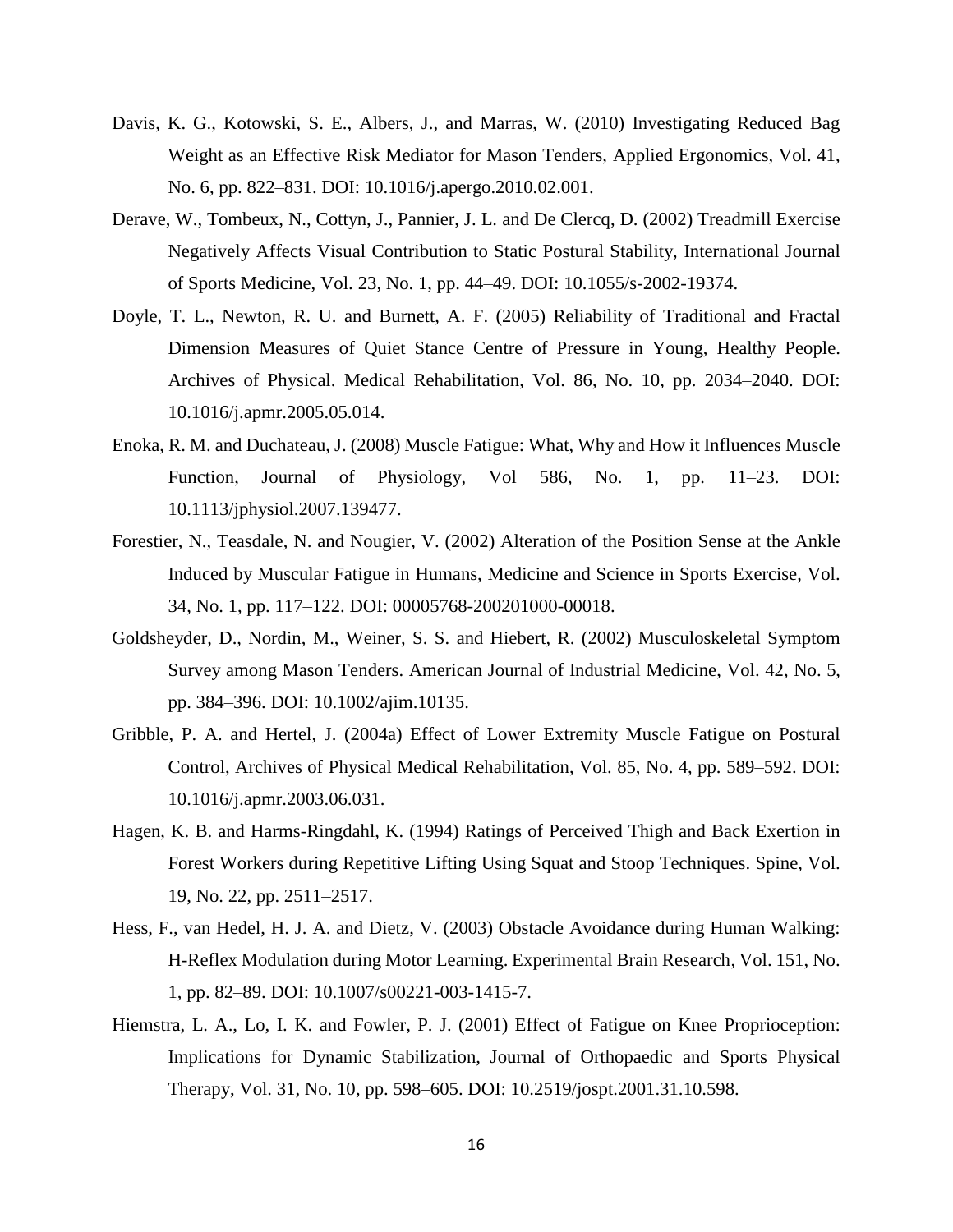- Holbein-Jenny, M. A., Mcdermott, C. S. and Demchak, J. (2007) Validity of Functional Stability Limits as a Measure of Balance in Adults Aged 23–73 Years, Ergonomics, Vol. 50, No. 5, pp. 631–646. DOI: [10.1080/00140130601154814.](http://dx.doi.org/10.1080/00140130601154814)
- Horak, F. B. and Macpherson, J. M. (1996) Postural Orientation and Equilibrium, In: Rowell LB, Shepherd J (Eds.) Handbook of Physiology, Section 12, Exercise, Regulation and Integration of Multiple Systems. Oxford University Press, New York, pp. 255–292.
- Horak, F. (2006) Postural Orientation and Equilibrium: What do we Need to Know about Neural Control of Balance to Prevent Falls? Age Aging, Vol. 35, No. 2, pp. ii7–ii11.
- Hsiao, H. and Simeonov, P. (2001) Preventing Falls from Roofs: a Critical Review, Ergonomics, Vol. 44, No. 5, pp. 537–561. DOI: 10.1080/00140130110034480.
- Jaffar, N., Abdul-Tharim, A. H., Mohd-Kamar, I. F. and Lop, N. S. (2011) A Literature Review of Ergonomics Risk Factors in Construction Industry, Procedia Engineering, Vol. 20, pp. 89–97. DOI: https://doi.org/10.1016/j.proeng.2011.11.142.
- Jiang, S., Zhang, B. and Wei, D. (2011) The Elderly Fall Risk Assessment and Prediction Based on Gait Analysis. In: The IEEE International Conference on Computer and Information Technology, pp. 176–180. DOI: [10.1109/CIT.2011.82.](https://doi.org/10.1109/CIT.2011.82)
- Kincl, L. D., Bhattacharya, A., Succop, P. A. and Clark, C.S. (2002) Postural Sway Measurements: A Potential Safety Monitoring Technique for Workers Wearing Personal Protective Equipment, Applied Occupational and Environmental Hygiene, Vol. 17, No. 4, pp. 256– 266. DOI: 10.1080/10473220252826565.
- Kraus, J. F., Brown, K. A., McArthur, D. L., Peek-Asa, C., Samaniego, L., Kraus, C. and Zhou, L. (1996) Reduction of Acute Low Back Injuries by Use of Back Supports, International Journal of Occupational and Environmental Health, Vol. 2, No. 4, pp. 264–273. DOI: [10.1179/oeh.1996.2.4.264.](http://dx.doi.org/10.1179/oeh.1996.2.4.264)
- Lafond, D., Duarte, M. and Prince, F. (2004) Comparison of Three Methods to Estimate the Center of Mass During Balance Assessment, Journal of Biomechanics, Vol. 37, No. 9, pp. 1421– 1426. DOI: [10.1016/S0021-9290\(03\)00251-3.](https://doi.org/10.1016/S0021-9290(03)00251-3)
- Latza, U., Pfahlberg, A. and Gefeller, O. (2002) Impact of Repetitive Manual Materials Handling and Psychosocial Work Factors on the Future Prevalence of Chronic Low-Back Pain among Construction Workers, Scandinavian Journal of Work, Environment & Health, Vol. 28, No. 5, pp. 314–323. DOI: http://www.jstor.org/stable/40967216.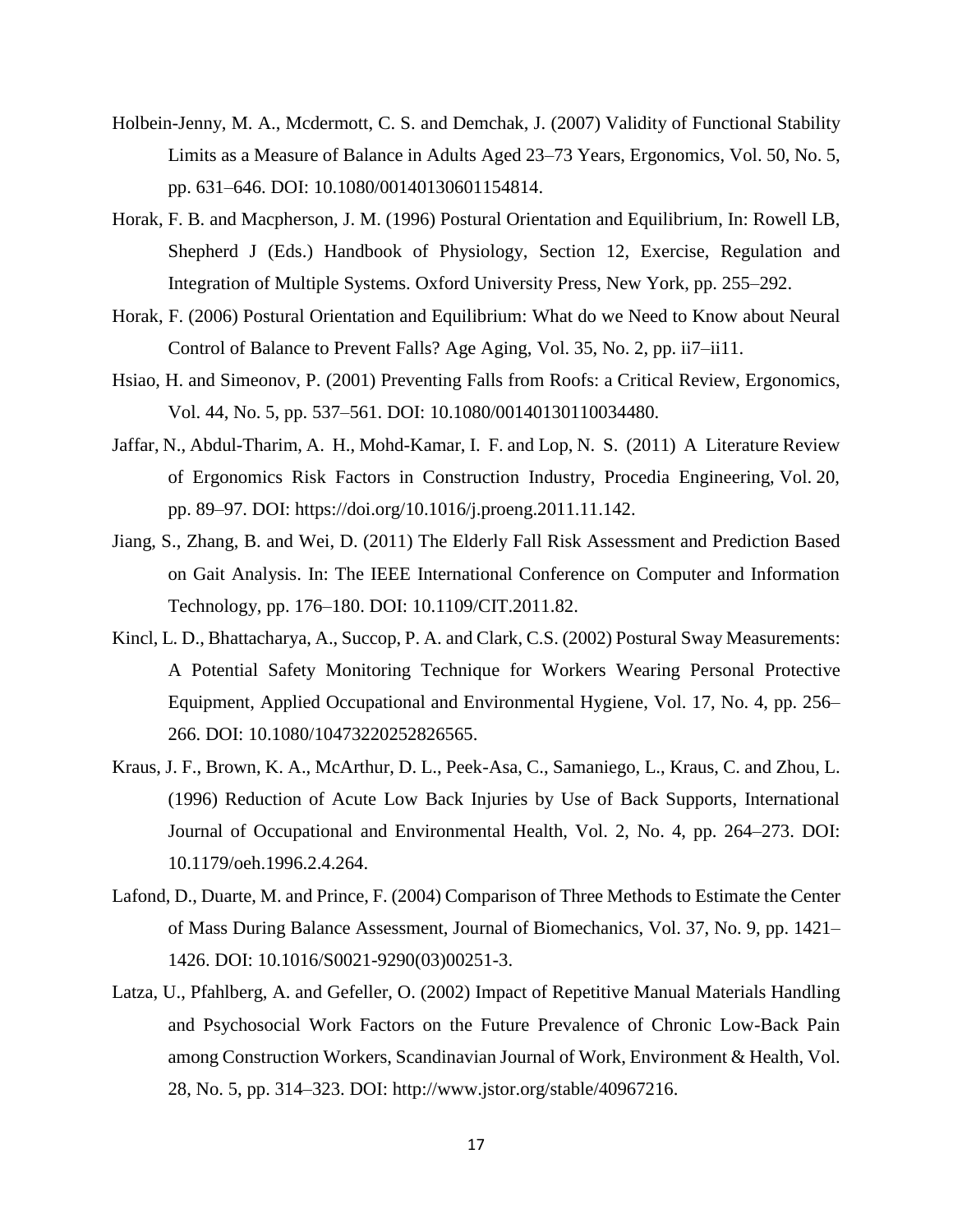- Lauk, M., Chow, C. C., Pavlik, A. E. and Collins, J. J. (1998) Human Balance out of Equilibrium: Non-equilibrium Statistical Mechanics in Postural Control, Physical Review Letters, Vol. 80, No. 2, pp. 413-416. DOI: https: 10.1103/PhysRevLett.80.413.
- Ledin, T. and Odkvist, L. M. (1993) Effects of Increased Inertial Load in Dynamic and Randomized Perturbed Posturography, Acta Oto-Laryngologica, Vol. 113, No. 3, pp. 249– 252. DOI: [10.3109/00016489309135802.](http://dx.doi.org/10.3109/00016489309135802)
- Lee, H., Granata, K. P. and Madigan, M. L. (2008) Effects of Trunk Exertion Force and Direction on Postural Control of the Trunk during Unstable Sitting, Clinical Biomechanics (Bristol Avon), Vol. 23, No. 5, pp. 505–509. DOI: [10.1016/j.clinbiomech.2008.01.003.](https://doi.org/10.1016/j.clinbiomech.2008.01.003)
- Lin, D., Nussbaum, M. A. and Madigan, M. L. (2012) Efficacy of Three Interventions at Mitigating the Adverse Effects of Muscle Fatigue on Postural Control, Ergonomics, Vol. 55, No. 1, pp. 103–113. DOI: [10.1080/00140139.2011.636454.](http://dx.doi.org/10.1080/00140139.2011.636454)
- Lion, A., Bosser, G., Gauchard, G. C., Djaballah, K., Mallié, J. P. and Perrin, P. P. (2010) Exercise and Dehydration: A Possible Role of Inner in Balance Control Disorder, Journal of Electromyography and Kinesiology, Vol. 20, No. 6, pp. 1196–1202. DOI: [10.1016/j.jelekin.2010.07.016.](https://doi.org/10.1016/j.jelekin.2010.07.016)
- Lipscomb, H. J., Glazner, J. E., Bondy, J., Guarini, K. and Lezotte, D. (2006) Injuries from Slips and Trips in Construction, Applied Ergonomics, Vol. 37, No. 3, pp. 267–274. DOI: [10.1016/j.apergo.2005.07.008.](https://doi.org/10.1016/j.apergo.2005.07.008)
- Marras, W. S., Lavender, S. A., Leurgans, S. E., Fathallah, F. A., Ferguson, S. A., Allread, W. G. and Rajulu, S. L. (1995) Biomechanical Risk Factors for Occupationally Related Low Back Disorders, Ergonomics, Vol. 38, No. 2, pp. 377–410. DOI: 10.1080/00140139508925111.
- Maurer, C., Mergner, T. and Peterka, R. J. (2006) Multisensory Control of Human Upright Stance, Experimental Brain Research, Vol. 171, No. 2, pp. 231–250. DOI: 10.1007/s00221-005- 0256-y.
- Mello, R. G., de Oliveira, L. F. and Nadal, J. (2010a) Effects of Maximal Oxygen Uptake Test and Prolonged Cycle Ergometer Exercise on the Quiet Standing Control, Gait Posture, Vol. 32, No. 2, pp. 220–225. DOI: [10.1016/j.gaitpost.2010.04.016.](https://doi.org/10.1016/j.gaitpost.2010.04.016)
- Nardone, A., Tarantola, J., Giordano, A. and Schieppati, M. (1997) Fatigue Effects on Body Balance. Electroencephalography and Clinical Neurophysiology, Vol. 105, No. 4, pp. 309– 320. DOI: [10.1016/S0924-980X \(97\)00040-4.](https://doi.org/10.1016/S0924-980X(97)00040-4)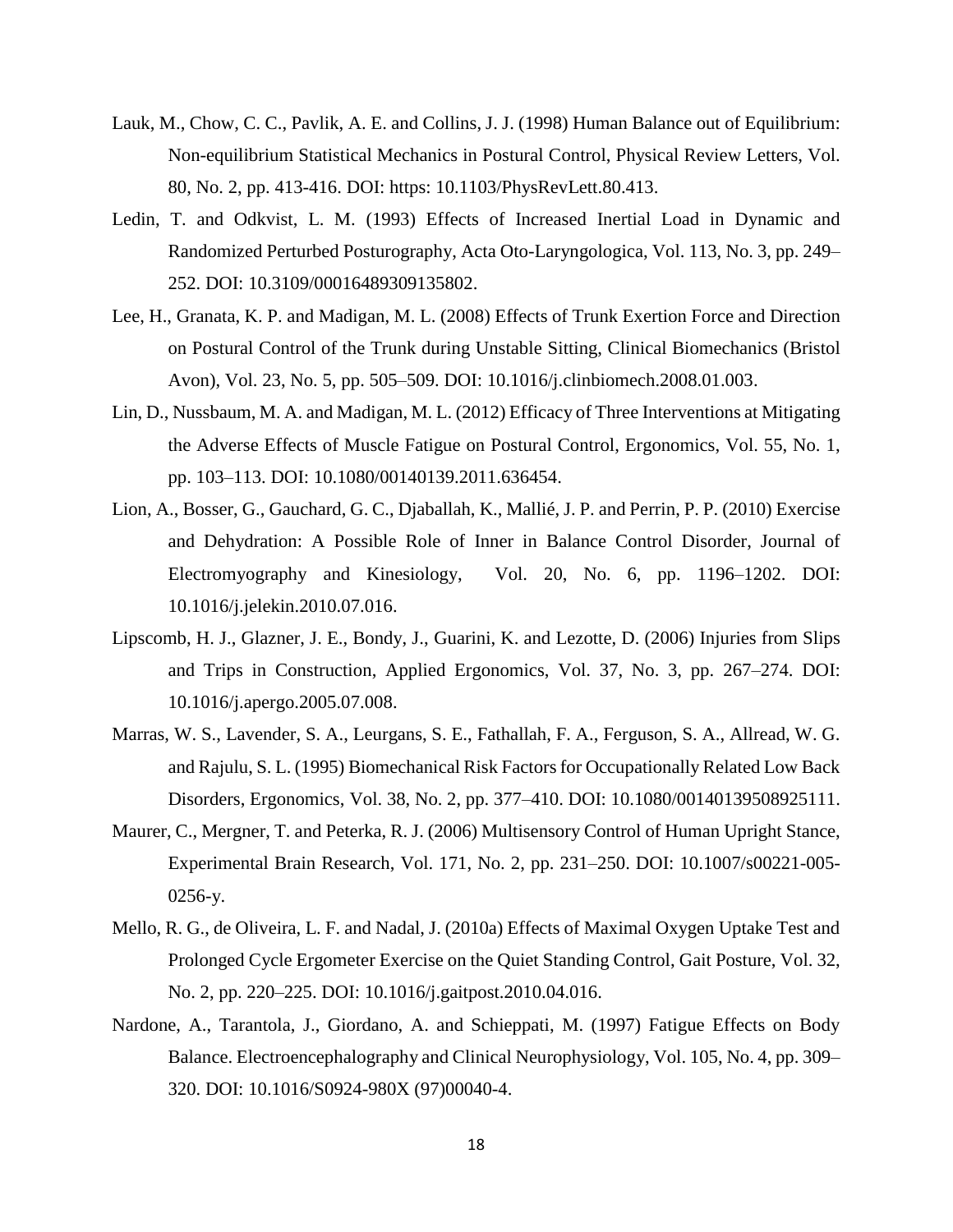- Paillard, T., Maitre, J., Chaubet, V. and Borel, L. (2010b) Stimulated and Voluntary Fatiguing Contractions of Quadriceps Femoris Differently Disturb Postural Control, Neuroscience Letters, Vol. 477, No. 1, pp. 48–51. DOI: [10.1016/j.neulet.2010.04.034.](https://doi.org/10.1016/j.neulet.2010.04.034)
- Paillard, T., Bizid, R. and Dupui, P. (2007) Do Sensorial Manipulations Affect Subjects Differently Depending on their Postural Abilities? British Journal of Sports Medicine, Vol. 41, No. 7, pp. 435–438. DOI: [10.1136/bjsm.2006.032904.](http://dx.doi.org/10.1136/bjsm.2006.032904)
- Paillard, T. (2012) Effects of General and Local Fatigue on Postural Control: A Review. Neuroscience & Biobehavioral Reviews, Vol. 36, No. 1, pp. 162–176. DOI: [10.1016/j.neubiorev.2011.05.009.](https://doi.org/10.1016/j.neubiorev.2011.05.009)
- Prieto, T. E., Myklebust, J. B., Hoffmann, R. G., Lovett, E. G. and Myklebust, B. M. (1996) Measures of Postural Steadiness: Differences Between Healthy Young and Elderly Adults, IEEE Transactions on Biomedical Engineering, Vol. 43, No. 9, pp. 956–966. DOI: [10.1109/10.532130.](https://doi.org/10.1109/10.532130)
- Punakallio, A. (2005) Balance Abilities of Workers in Physically Demanding Jobs: with Special Reference to Firefighters of Different Ages, Journal of Sports Science and Medicine, Vol. 4, No. 8, pp. 1–47.
- Punakallio, A., Lusa, S. and Luukkonen, R. (2003) Protective Equipment Affects Balance Abilities Differently in Younger and Older Firefighters, Aviation, Space, and Environmental Medicine, Vol. 74, No. 11, pp. 1151–1156.
- Schiffman, J. M., Bensel, C. K., Hasselquist, L., Gregorczyk, K. N. and Piscitelle, L. (2006) Effects of Carried Weight on Random Motion and Traditional Measures of Postural Sway, Applied Ergonomics, Vol 37, No. 5, pp. 607–614. DOI: [10.1016/j.apergo.2005.10.002.](https://doi.org/10.1016/j.apergo.2005.10.002)
- Seliga, R., Bhattacharya, A., Succop, P., Wickstrom, R., Smith, D. and Willeke, K. (1991) Effect of Work Load and Respirator Wear on Postural Stability, Heart Rate, and Perceived Exertion, American Industrial Hygiene Association Journal, Vol. 52, No. 10, pp. 417–422. DOI: [10.1080/15298669191364965.](http://dx.doi.org/10.1080/15298669191364965)
- Simeonov, P.I., Hsiao, H., Dotson, B.W. and Ammons, D.E. (2003) Control and Perception of Balance at Elevated and Sloped Surfaces, Human Factors, Vol. 45, No. 1, pp.136–147. DOI: [10.1518/hfes.45.1.136.27232.](https://doi.org/10.1518/hfes.45.1.136.27232)
- Soleimanifar, M., Salavati, M., Akhbari, B. and Moghadam, M. (2012) The Interaction Between the Location of Lower Extremity Muscle Fatigue and Visual Condition on Unipedal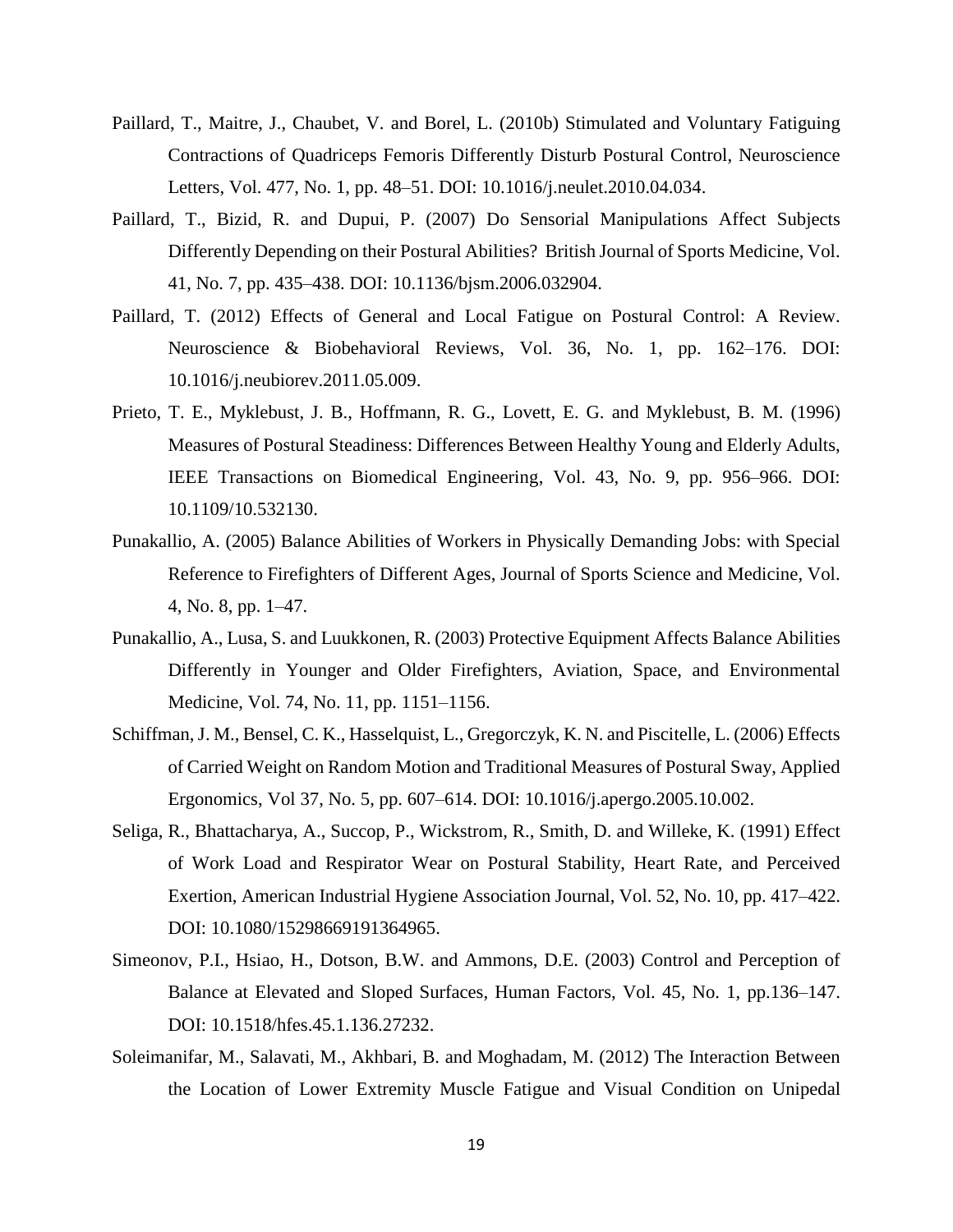Postural Stability, European Journal of Applied Physiology, Vol. 112, No. 10, pp. 3495– 3502. DOI: [10.1007/s00421-012-2330-z.](http://dx.doi.org/10.1007/s00421-012-2330-z)

- Sparto, P. J., Parnianpour, M., Barria, E. A. and Jagadeesh, J. M. (1999) Wavelet Analysis of Electromyography for Back Muscle Fatigue Detection During Isokinetic Constant Torque Exertions, Spine (Philadelphia, Pa.), Vol. 24, No. 17, pp. 1791– 1798.
- Sparto, P. J., Parnianpour, M., Reinsel, T. E. and Simon, S. (1997a) The Effect of Fatigue on Multijoint Kinematics, Coordination, and Postural Stability During a Repetitive Lifting Test, Journal of Orthopaedic and Sports Physical Therapy, Vol. 25, No. 1, pp. 3–12. DOI: 10.2519/jospt.1997.25.1.3.
- Straker, L. and Duncan, P. (2000) Psychophysical and Psychological Comparison of Squat and Stoop Lifting by Young Females, Australian Journal of Physiotherapy, Vol. 46, No. 1, pp. 27–32. DOI: [10.1016/S0004-9514\(14\)60311-1.](https://doi.org/10.1016/S0004-9514(14)60311-1)
- Taylor, J. L., Butler, J. E. and Gandevia, S. C. (2000) Changes in Muscle Afferents, Motoneurons and Motor Drive During Muscle Fatigue, European Journal of Applied Physiology, Vo. 83, No. 2–3, pp. 106–115. DOI: [10.1007/s004210000269.](http://dx.doi.org/10.1007/s004210000269)
- Vuillerme, N., Nougier, V. and Prieur, J. M. (2001) Can Vision Compensate for a Lower Limbs Muscular Fatigue for Controlling Posture in Humans? Neuroscience Letters, Vol. 308, No. 2, pp. 103–106. DOI: [10.1016/S0304-3940\(01\)01987-5.](https://doi.org/10.1016/S0304-3940(01)01987-5)
- Vuillerme, N., Burdet, C., Isableu, B. and Demetz, S. (2006) The magnitude of the effect of calf muscles fatigue on postural control during bipedal quiet standing with vision depends on the eye–visual target distance. Gait Posture, Vol. 24, No. 2, pp. 169–172. DOI: 10.1016/j.gaitpost.2005.07.011.
- Wade, C. and Davis, J. (2008) Postural Sway Following Prolonged Exposure to an Inclined Surface, Safety Science, Vol. 47, No. 5. pp. 652–658. DOI: https: [10.1016/j.ssci.2008.09.002.](https://doi.org/10.1016/j.ssci.2008.09.002)
- Yaggie, J. A. and McGregor, S. J. (2002) Effects of Isokinetic Ankle Fatigue on the Maintenance of Balance and Postural Limits. Archives of Physical Medicine and Rehabilitation, Vol. 83, No. 2, pp. 224–228. DOI: [10.1053/apmr.2002.28032.](https://doi.org/10.1053/apmr.2002.28032)
- Zigel, Y., Litvak, D. and Gannot, I. (2009) A Method for Automatic Fall Detection of Elderly People using Floor Vibrations and Sound Proof of Concept on Human Mimicking Doll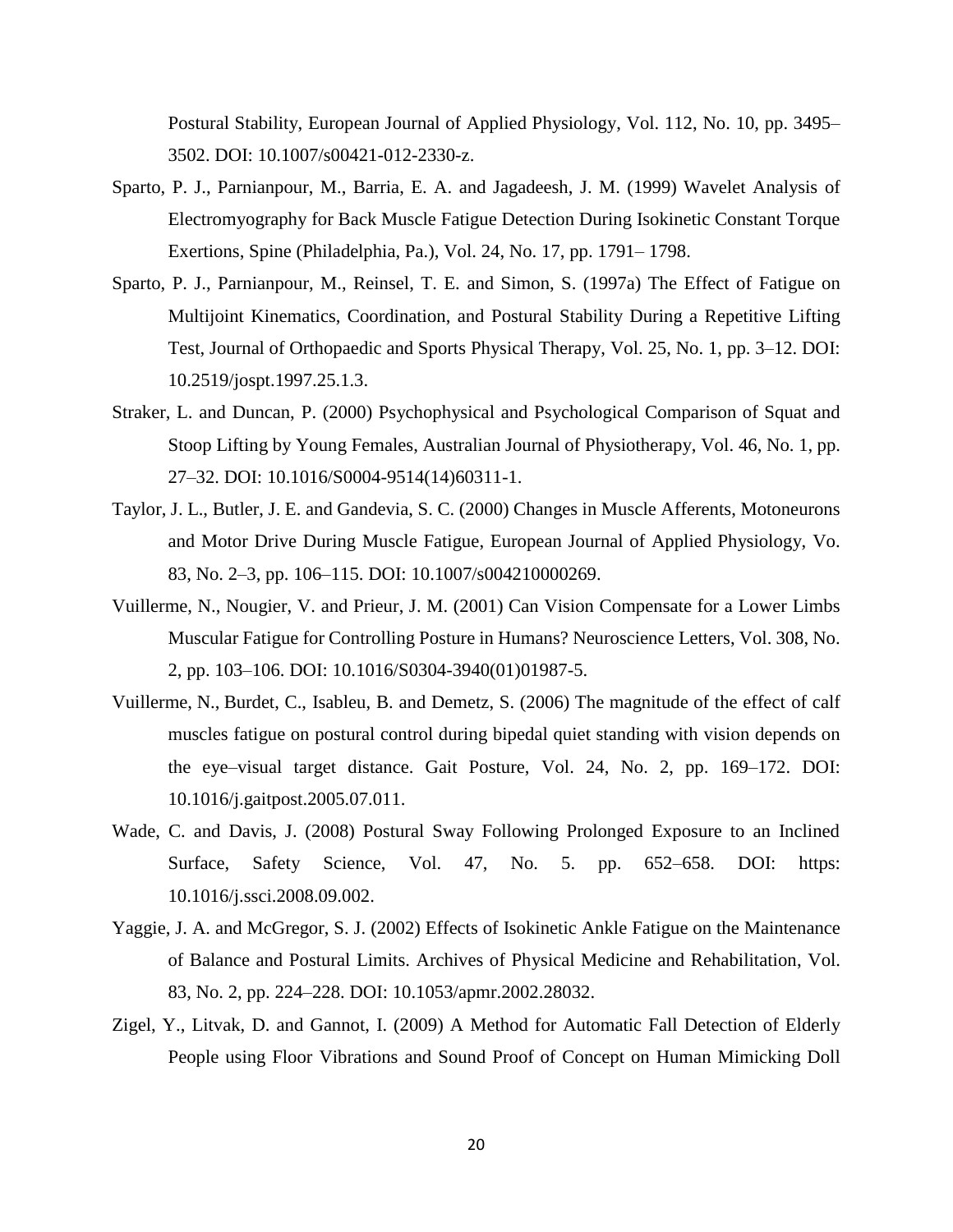Falls, IEEE Transactions of Biomedical Engineering, Vol. 56, No. 12, pp. 2858–2867. DOI: [10.1109/TBME.2009.2030171.](https://doi.org/10.1109/TBME.2009.2030171)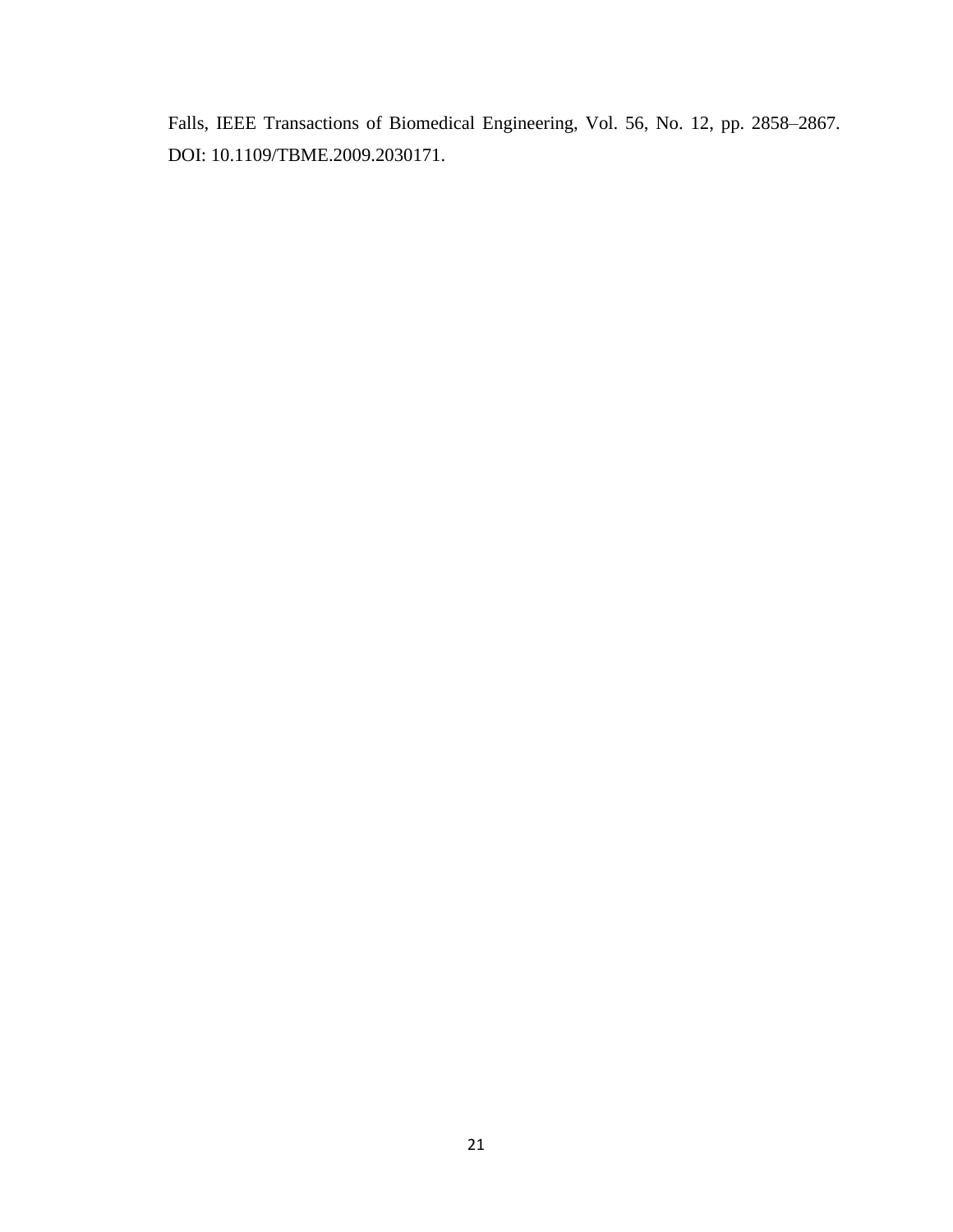

**Figure 1** - A Foam (39 cm  $\times$  39 cm  $\times$  10 cm thickness) on a Force Plate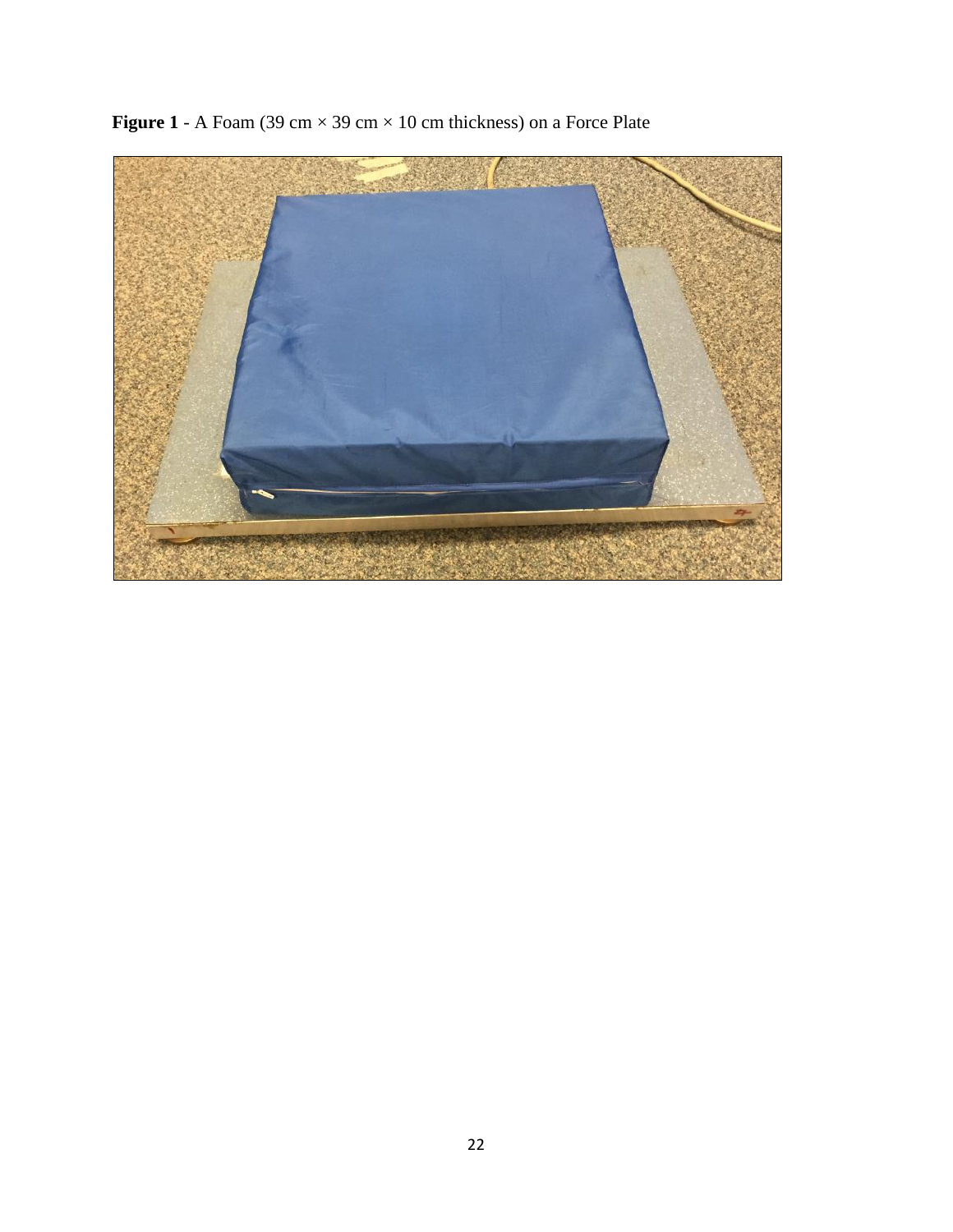**Figure 2** – Two lifting postures: (a) Stoop posture; and (b) Squat posture



 $\left( \mathrm{a}\right)$ 

 $(b)$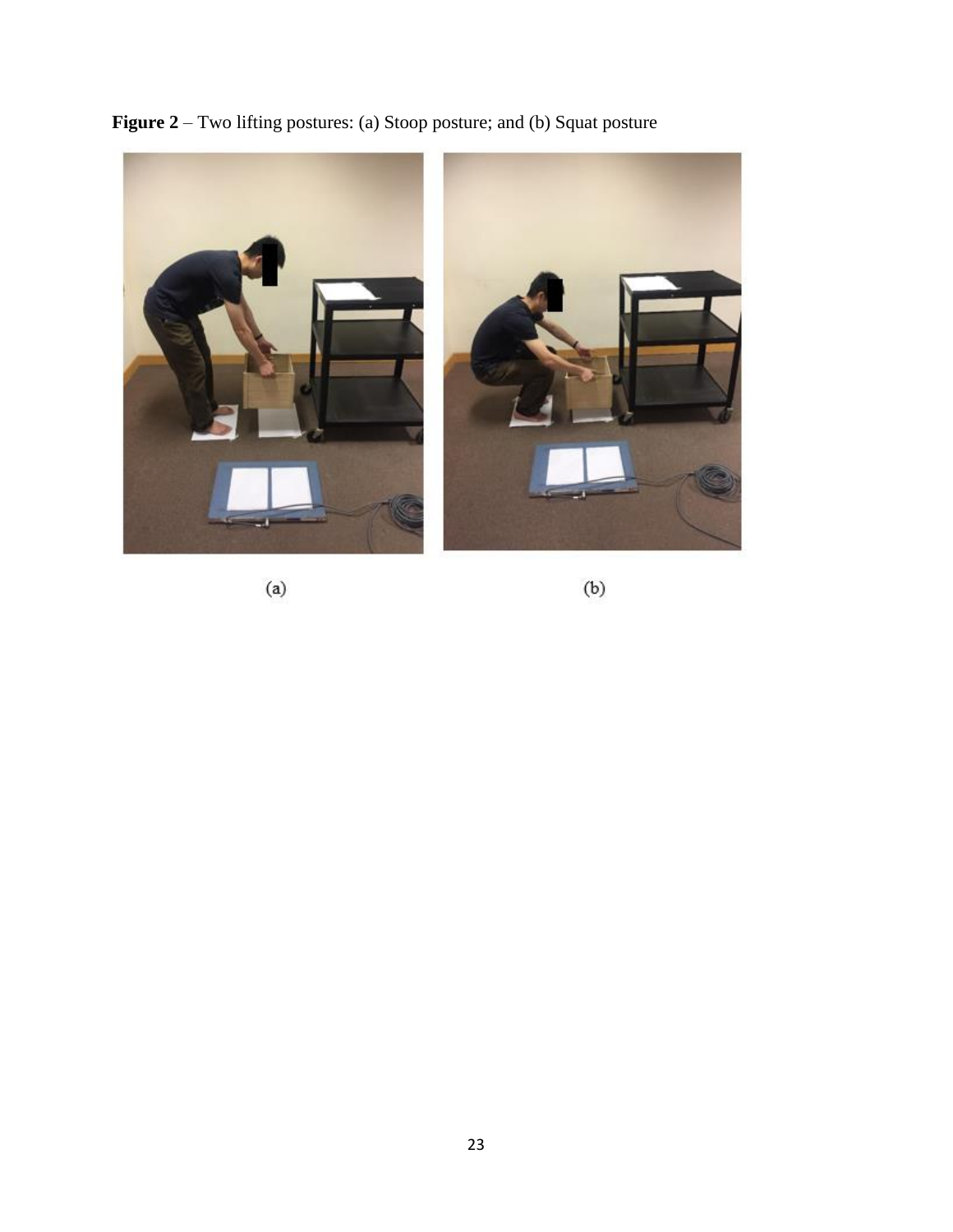**Figure 3a-e** - The Different Center of Pressure (CoP) Parameters during Balance Test Following Fatiguing Repetitive Lifting Tasks with Different Weights and Lifting Postures. **Figure 3(a)** - RMS of Anterior/Posterior Displacement of CoP



**Figure 3(c)** - MV of Anterior/Posterior Displacement of CoP **Figure 3(d)** - MV of Medial/Lateral



# **Figure 3(e) -** Total Sway Area



**Figure 3(b)** - RMS of Medial/Lateral Displacement of CoP



# Displacement of CoP

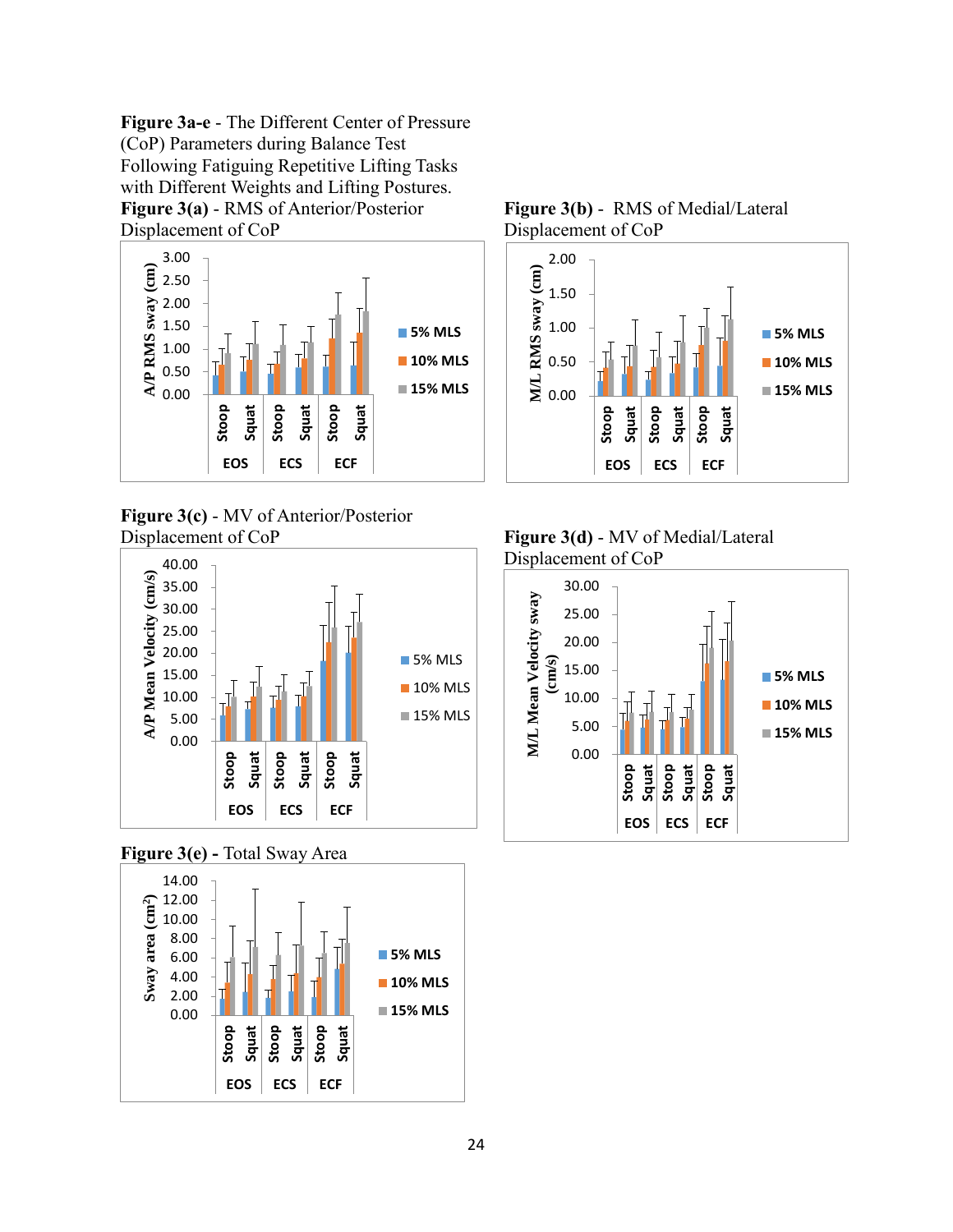| <b>Effects</b>     |          | Sway area | <b>A/P RMS</b> | <b>M/L RMS</b> | $A/P$ MV       | <b>M/L MV</b> |
|--------------------|----------|-----------|----------------|----------------|----------------|---------------|
|                    |          | F ratio   | F ratio        | F ratio        | <i>F</i> ratio | F ratio       |
| <b>Main effect</b> |          |           |                |                |                |               |
| Weight             |          | $127.27*$ | 137.40*        | $92.21*$       | 105.69*        | 149.58*       |
| Fatigue            |          | 112.98*   | 346.17*        | 114.85*        | $174.41*$      | 179.91*       |
| Postural task      |          | 2.17      | $7.56*$        | $6.07*$        | $61.11*$       | 51.37*        |
|                    |          |           |                |                |                |               |
| <b>Interaction</b> |          |           |                |                |                |               |
| Weight             | $\times$ | 0.66      | $10.81*$       | $3.09*$        | $6.22*$        | $12.15*$      |
| balance test       |          |           |                |                |                |               |
| Fatigue            | $\times$ | 0.17      | 16.49*         | $11.16*$       | 15.39*         | $31.76*$      |
| balance test       |          |           |                |                |                |               |
| Weight             | $\times$ | $127.27*$ | 137.40*        | 92.21*         | 105.69*        | 149.58*       |
| fatigue            |          |           |                |                |                |               |
| Weight             | $\times$ | 0.66      | $10.81*$       | $3.09*$        | $6.22*$        | 12.15*        |
| balance<br>test    | $\times$ |           |                |                |                |               |
| fatigue            |          |           |                |                |                |               |

**Table 1** - Analysis of Variance Results for Center of Pressure (CoP) Parameters: *F* Ratios and Pvalues

**Note:** A/P RMS = Root mean square of anterior/posterior CoP displacement; M/L RMS = Root mean square of medial/lateral CoP displacement; A/P MV = Mean velocity of CoP in anterior/posterior directions;  $M/L$  MV = Mean velocity of CoP in medial/lateral directions. \*Indicates statistically significant effects with  $p < 0.05$ .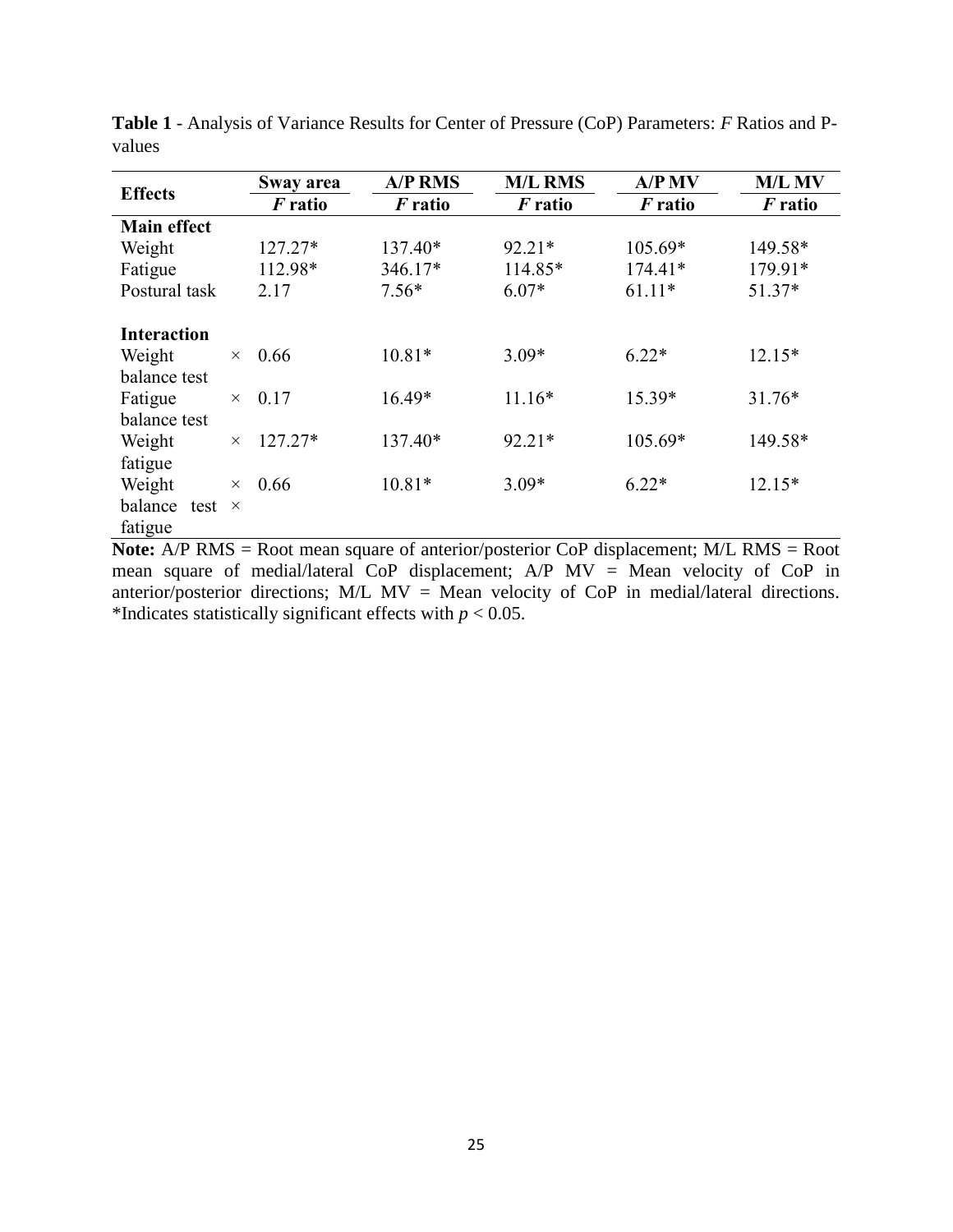**Figure 4 -** Total Sway Area (Mean and Standard Deviation) of the Different Postural Tasks Before (Baseline) and After Fatiguing Repetitive Lifting Task.



**NB:** No significant difference was found in all conditions.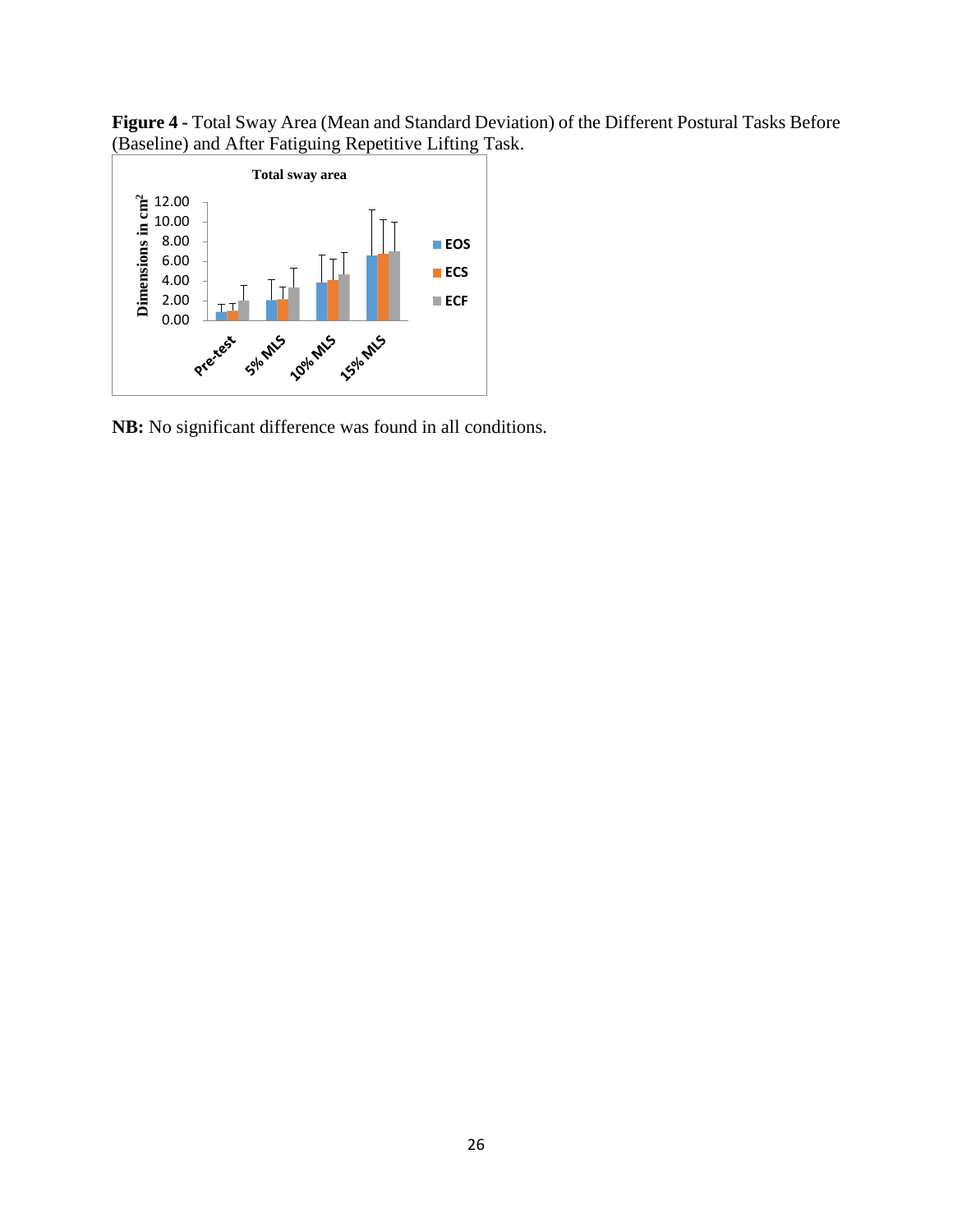

**Figure 5a** - RMS of anterior/posterior (A/P) CoP displacement

**NB:** \**p* significant at <0.05, \*\**p* significant at <0.01.

**Figure 5b** - RMS of medial/lateral (M/L) CoP displacement

\* \* \* \*

> **EOS ECS ECF**